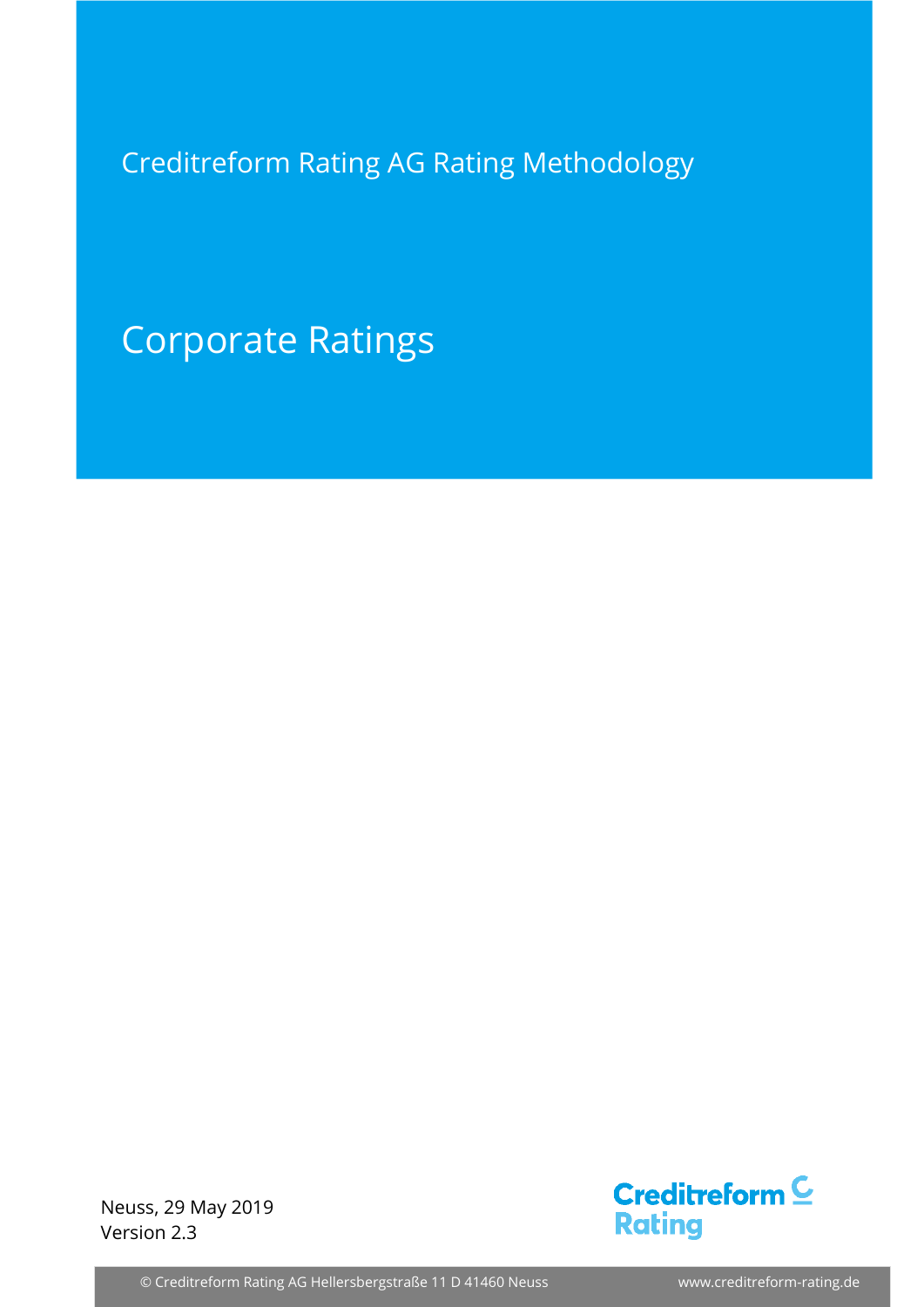## **Table of Contents**

| 1 |       |  |
|---|-------|--|
| 2 |       |  |
| 3 |       |  |
|   | 3.1   |  |
|   | 3.2   |  |
|   | 3.2.1 |  |
|   | 3.2.2 |  |
|   | 3.2.3 |  |
| 4 |       |  |
|   | 4.1   |  |
|   | 4.1.1 |  |
|   | 4.1.2 |  |
|   | 4.1.3 |  |
|   | 4.1.4 |  |
|   | 4.2   |  |
|   | 4.2.1 |  |
|   | 4.2.2 |  |
|   | 4.2.3 |  |
|   | 4.3   |  |
|   | 4.3.1 |  |
|   | 4.3.2 |  |
|   | 4.3.3 |  |
|   | 4.3.4 |  |
|   | 4.3.5 |  |
|   | 4.4   |  |
|   | 4.4.1 |  |
|   | 4.4.2 |  |
|   | 4.4.3 |  |
|   | 4.4.4 |  |
| 5 |       |  |
|   |       |  |
|   |       |  |
|   |       |  |
|   |       |  |

This document (v2.3) updates an older document while preserving its basic methodological approach. Certain ratios were more precisely worded. The update was carried out in May 2019.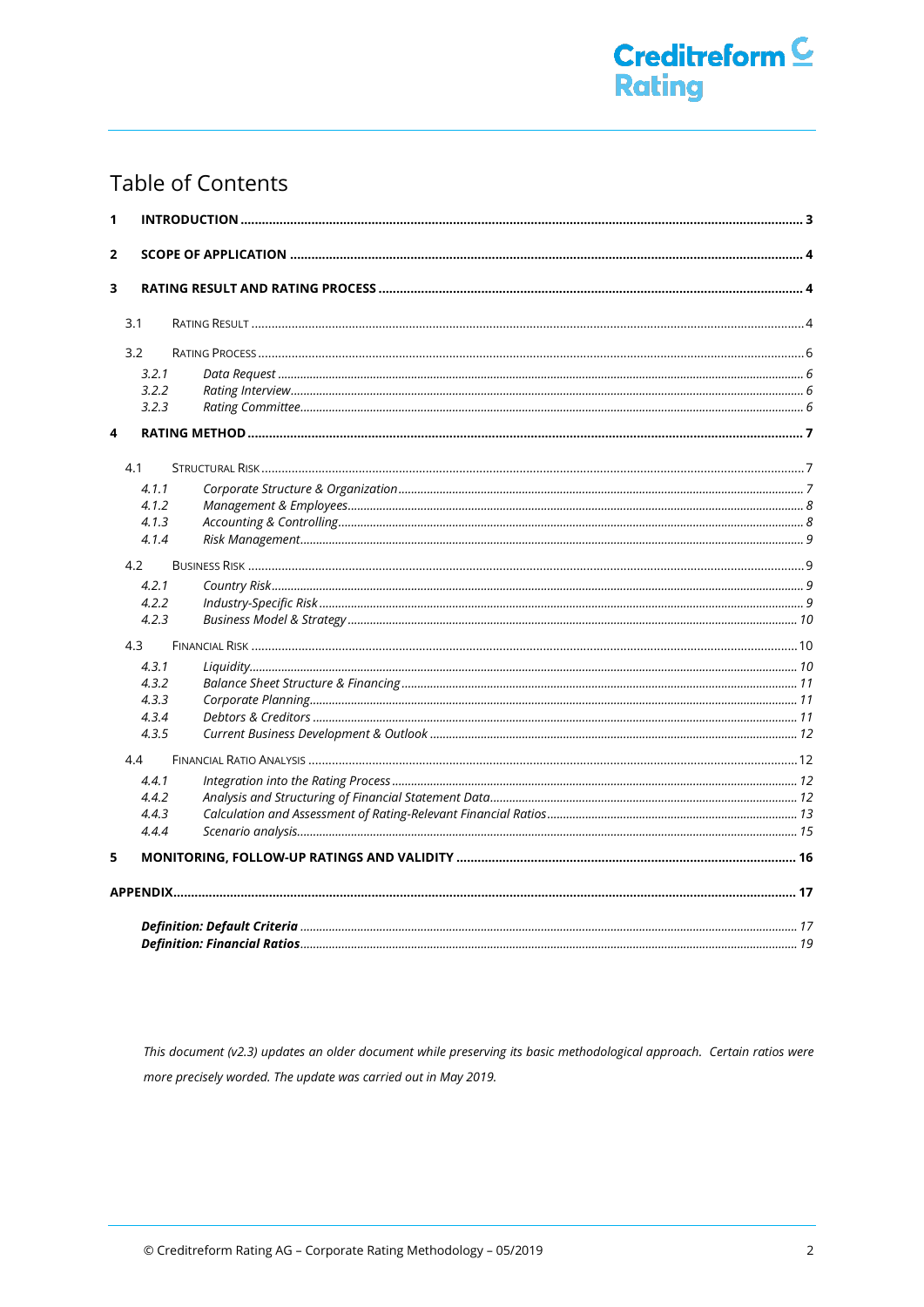## <span id="page-2-0"></span>**1 Introduction**

Over the past 15 years, Creditreform Rating AG ("CRA"), established in 2000, has become a recognized European rating agency. Creditreform Rating AG (hereinafter "CRA"), carries out credit ratings since its foundation in 2000 and is a recognized European rating agency.

In this document, CRA discloses its methodology of the corporate rating in order to provide the parties involved, investors and the public with the opportunity of developing a deeper understanding of the mechanisms behind its ratings. The rating methodology will be updated if changes in our methods occur. The rating methodology and Code of Conduct can be freely accessed on the web page [\(www.creditreform-rating.de\)](http://www.creditreform-rating.de/) of the CRA.

A rating methodology is the system of assigning rating objects into different rating categories (classification). A CRA corporate rating refers to a specific company or issuer while taking into account their corporate group structure, assessing the overall financial strength and "creditworthiness" of (nonfinancial) companies in general. Corporate ratings deliver assessments that are comparable for companies with different accounting standards and legal forms, from different industries or countries and of different size.

CRA corporate ratings take into account all available information that CRA or its analysts deem relevant for a balanced assessment of the company's levels of creditworthiness and risk measures. This approach leaves some room for the information to be used and their impact on the rating result. Ratings based on this methodology make use of information that is actively or passively made available by the company or a third party, and/or information that is publicly available. Any participation of the company in the analytic activities carried out and in the finding of results is categorically excluded. A management meeting is sought after, but is an optional component of the rating process. The CRA assessments are based on a rating methodology that takes into account company-specific risk factors, using both qualitative and quantitative approaches. The focus of the analysis is not placed on the individual features or characteristics of a company's financial instruments but on a general assessment of the company's creditworthiness. In this respect it is possible that specific financial instruments receive a rating that differs from the corporate rating of their issuer.

Corporate ratings represent sound assessments of a given company's creditworthiness. They issue no recommendation of whether or not to purchase, sell or hold certain financial instruments. A corporate rating doesn't represent a legal opinion.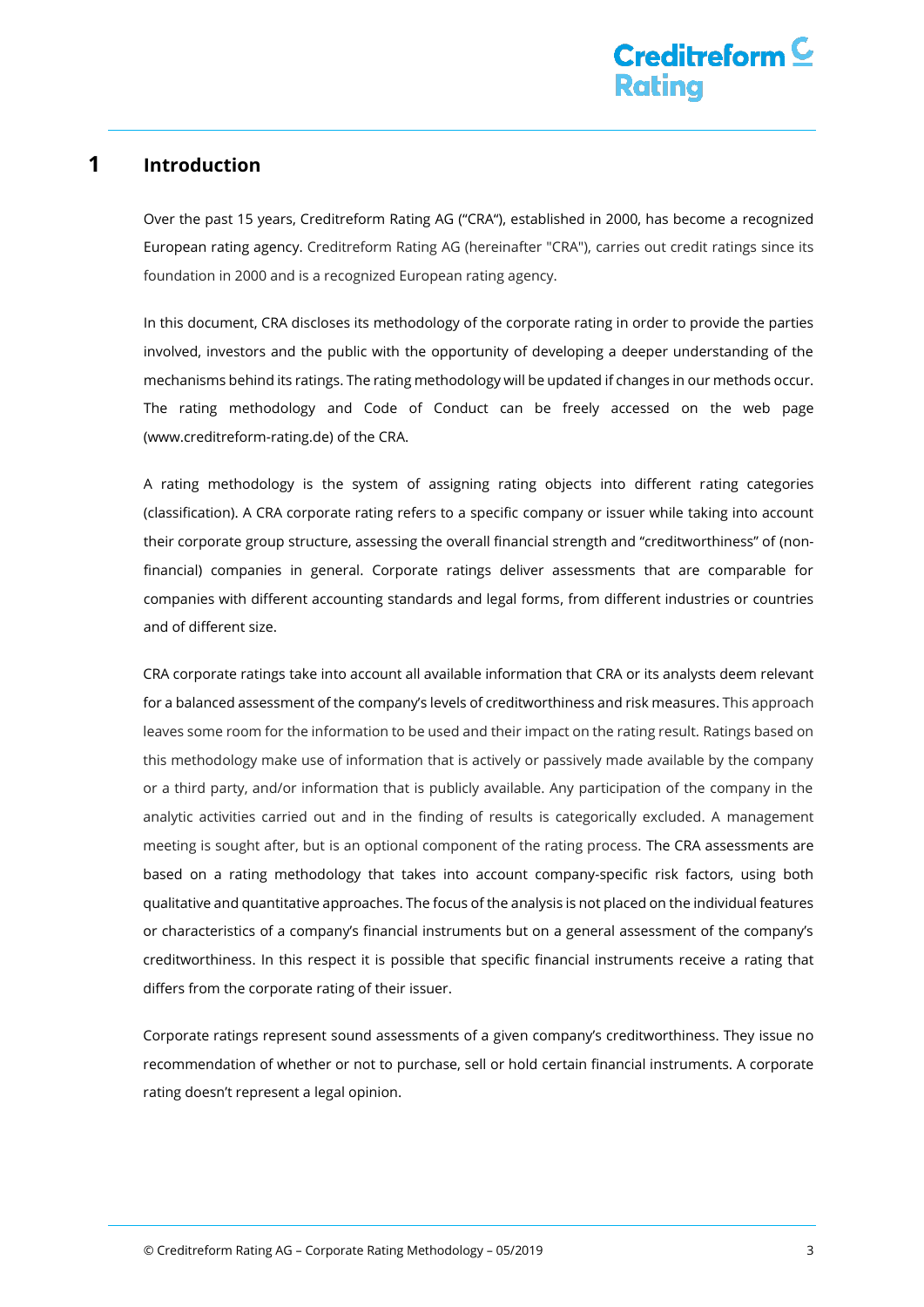## <span id="page-3-0"></span>**2 Scope of Application**

**CRA ratings of non-financial corporates (corporate ratings)** deliver assessments of specific, goingconcern companies. This rating methodology shall define the methodological framework for the preparation of such corporate ratings.

## <span id="page-3-1"></span>**3 Rating Result and Rating Process**

#### <span id="page-3-2"></span>**3.1 Rating Result**

This CRA rating methodology is designed to provide an answer to the fundamental question of whether and to what extent the company under review will be able to meet its future financial obligations fully and on time. CRA corporate ratings assess qualitative and quantitative aspects of risk in the following areas of investigation:

- Structural risk
- Business risk
- Financial risk
- Financial ratio analysis

All ratings must have a working definition of a default event. The definition used by CRA is essentially derived from the definition of the Basel Committee on Banking Supervision (for the exact wording, please see the Appendix).

Under these default criteria, a corporate default is not necessarily identical with a bankruptcy/insolvency. The default of a specific financial instrument will generally cause the company to default, but not necessarily to file for bankruptcy. Such a scenario is generally indicated by the use of the "SD" category (for "Selective Default").

For its corporate ratings, CRA uses a rating scale that features the internationally common rating categories from AAA to D with 19 levels of creditworthiness, two default levels and the category NR ("Not Rated"). On the CRA corporate ratings scale (see below), every ranking or category denotes a specific level of creditworthiness and corporate default risk.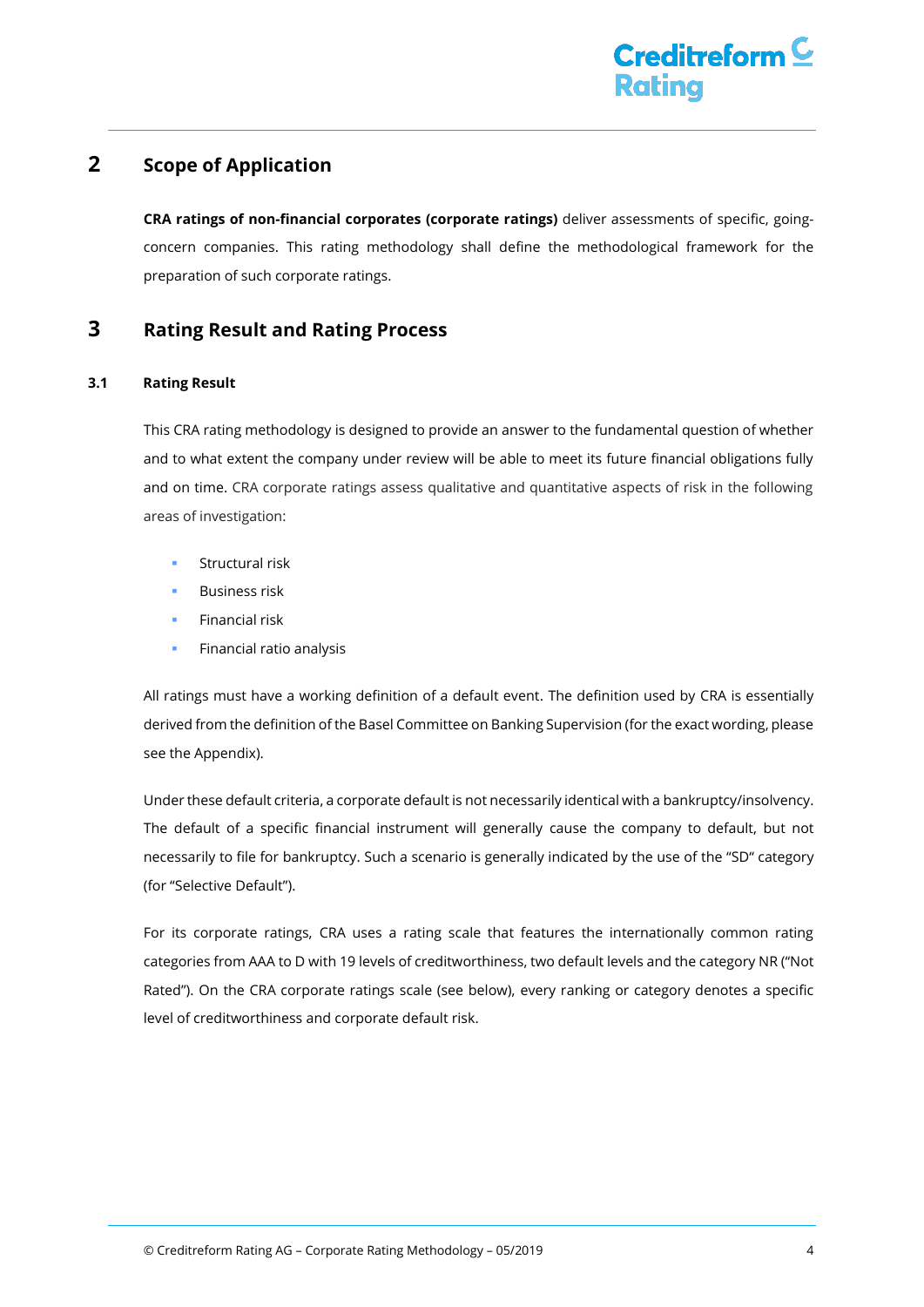# Creditreform  $\subseteq$ **Rating**

| <b>Rating category</b> | <b>Rating</b> | <b>Assessment</b>                                                                                                                         |
|------------------------|---------------|-------------------------------------------------------------------------------------------------------------------------------------------|
| AAA                    | AAA           | Highest level of creditworthiness, lowest default risk                                                                                    |
|                        | $AA+$         | Very high level of creditworthiness, very low default risk                                                                                |
| AA                     | AA            |                                                                                                                                           |
|                        | AA-           |                                                                                                                                           |
|                        | $A+$          | High level of creditworthiness, low default risk                                                                                          |
| A                      | A             |                                                                                                                                           |
|                        | $A -$         |                                                                                                                                           |
|                        | BBB+          | Highly satisfactory level of creditworthiness, low to medium<br>default risk                                                              |
| <b>BBB</b>             | <b>BBB</b>    |                                                                                                                                           |
|                        | BBB-          |                                                                                                                                           |
|                        | BB+           | Satisfactory level of creditworthiness, medium default risk                                                                               |
| <b>BB</b>              | <b>BB</b>     |                                                                                                                                           |
|                        | BB-<br>$B+$   |                                                                                                                                           |
|                        | B             | Moderate level of creditworthiness, increased default risk                                                                                |
| B                      | <b>B-</b>     |                                                                                                                                           |
|                        | CCC           |                                                                                                                                           |
| C                      | CC            | Low level of creditworthiness,                                                                                                            |
|                        | $\mathsf{C}$  | high or very high default risk                                                                                                            |
|                        |               |                                                                                                                                           |
| <b>SD</b>              | SD            | Insufficient level of creditworthiness,<br>selective default of a considerable proportion of the company's<br>payment obligations         |
|                        |               |                                                                                                                                           |
| D                      | D             | Insufficient level of creditworthiness,<br>default, insolvency                                                                            |
|                        |               |                                                                                                                                           |
| N <sub>R</sub>         | <b>NR</b>     | Rating suspended, expired,<br>temporarily suspended due to insufficient information, company<br>has ceased to exist (merged, liquidated). |

In addition to the rating itself, we generally – if possible – qualify the outlook either as "negative", "stable" or "positive". The outlook has a time horizon of one year, forecasting the likely course of developments for the period of twelve months after the date of the rating.

Corporate ratings can also be placed under a "watch". This qualification – which replaces the outlook – indicates CRA's intention to review the rating within a relatively short period of time (generally less than six months) because we have reasons to anticipate a negative rating change.

Corporate ratings can also be qualified as "restricted".This qualification reflects that final versions of business documents or other financial information had not been submitted but can be expected shortly. It replaces all other additions.These ratings have generally been given under the proviso that the final versions of certain business documents and information shall not materially differ from their earlier versions (such as drafts) which have provided the foundation for some of the rating's assessments and assumptions. Corporate ratings that have been issued as "restricted" will be subjected to an open review if it is found that such material changes have indeed taken place.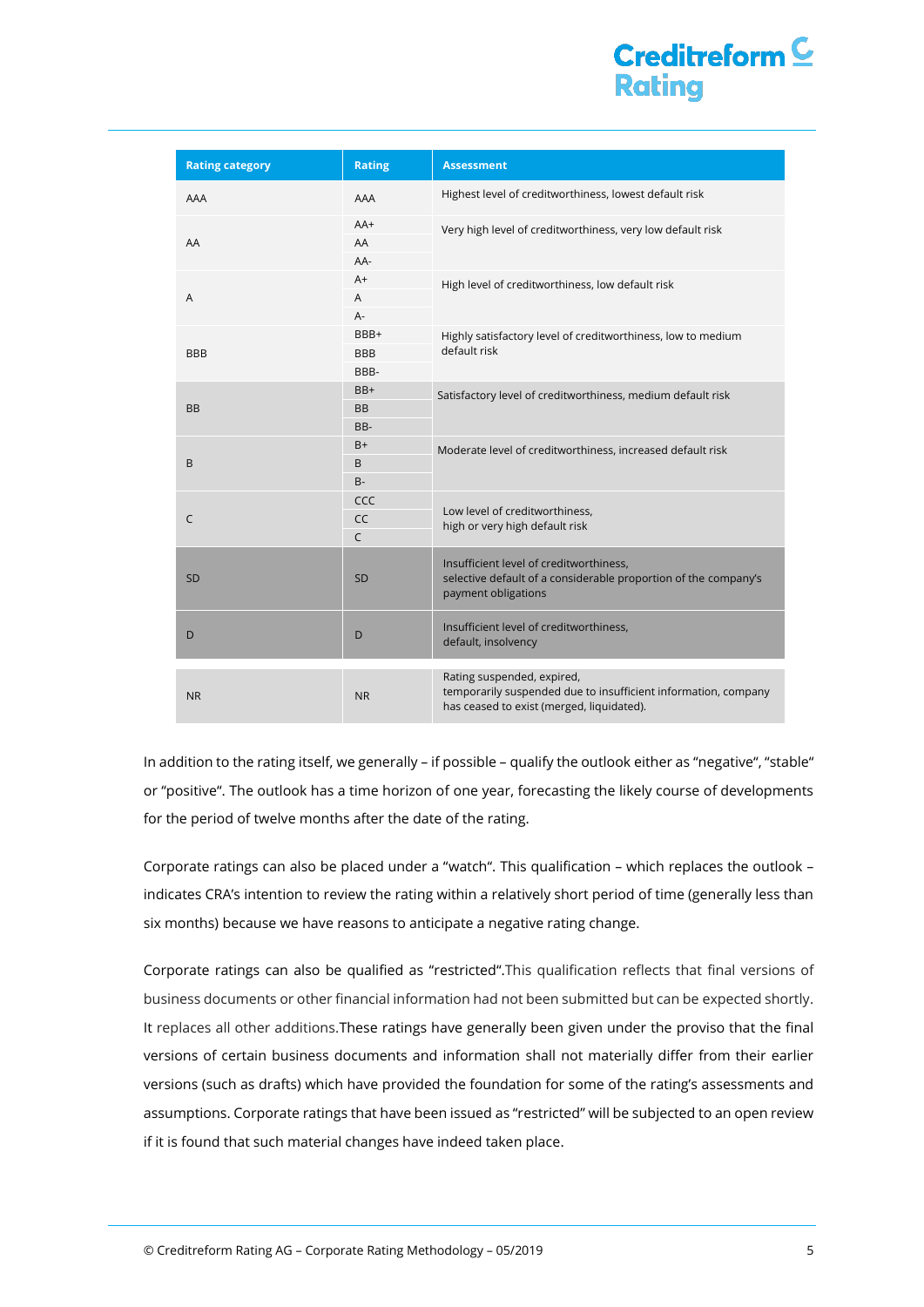#### <span id="page-5-0"></span>**3.2 Rating Process**

#### <span id="page-5-1"></span>3.2.1 Data Request

A team of at least two analysts is responsible for the rating. The client will be free to approach and contact this rating team throughout the rating process and the subsequent monitoring period.

The team analyses the business model of the company under review and acquires data and information about the economic and legal situation. For these purposes, the documents that have been submitted by the company and its management as well as data about the relevant markets and industries will be processed. Companies that have requested CRA to perform a rating are expected to provide their annual financial statements and information about their corporate structures, their organization and business strategy, personnel, accounting and controlling systems, products, markets, risk management function and their funding arrangements. Depending on the volume of the information that is submitted to our analysts, it is possible that only sample-based plausibility checks will be performed to verify the quality and consistency of the data. CRA will treat all these data with strict confidentiality. The preliminary analysis will also serve as a preparation for the rating interview.

#### <span id="page-5-2"></span>3.2.2 Rating Interview

The optional rating interview is designed to provide context and additional background for the information that has been submitted. It is attended by senior managers and perhaps other stakeholders of the company under review. Qualitative as well as quantitative factors will be discussed and answers to open questions will be sought. It is possible that more than one such interview will need to be scheduled. The number of interviews and their duration will depend on the size and complexity of the company.

#### <span id="page-5-3"></span>3.2.3 Rating Committee

The analysts will then compress the results of the qualitative and quantitative analyses into a corporate rating. This rating will be submitted as a recommendation – together with all relevant documents – to the Rating Committee, the final instance of the rating process. Only the Rating Committee is authorized to issue and amend corporate ratings. It is responsible for upholding the objectivity of the rating process and its results and guarantees the consistency of the technical and formal quality of the ratings.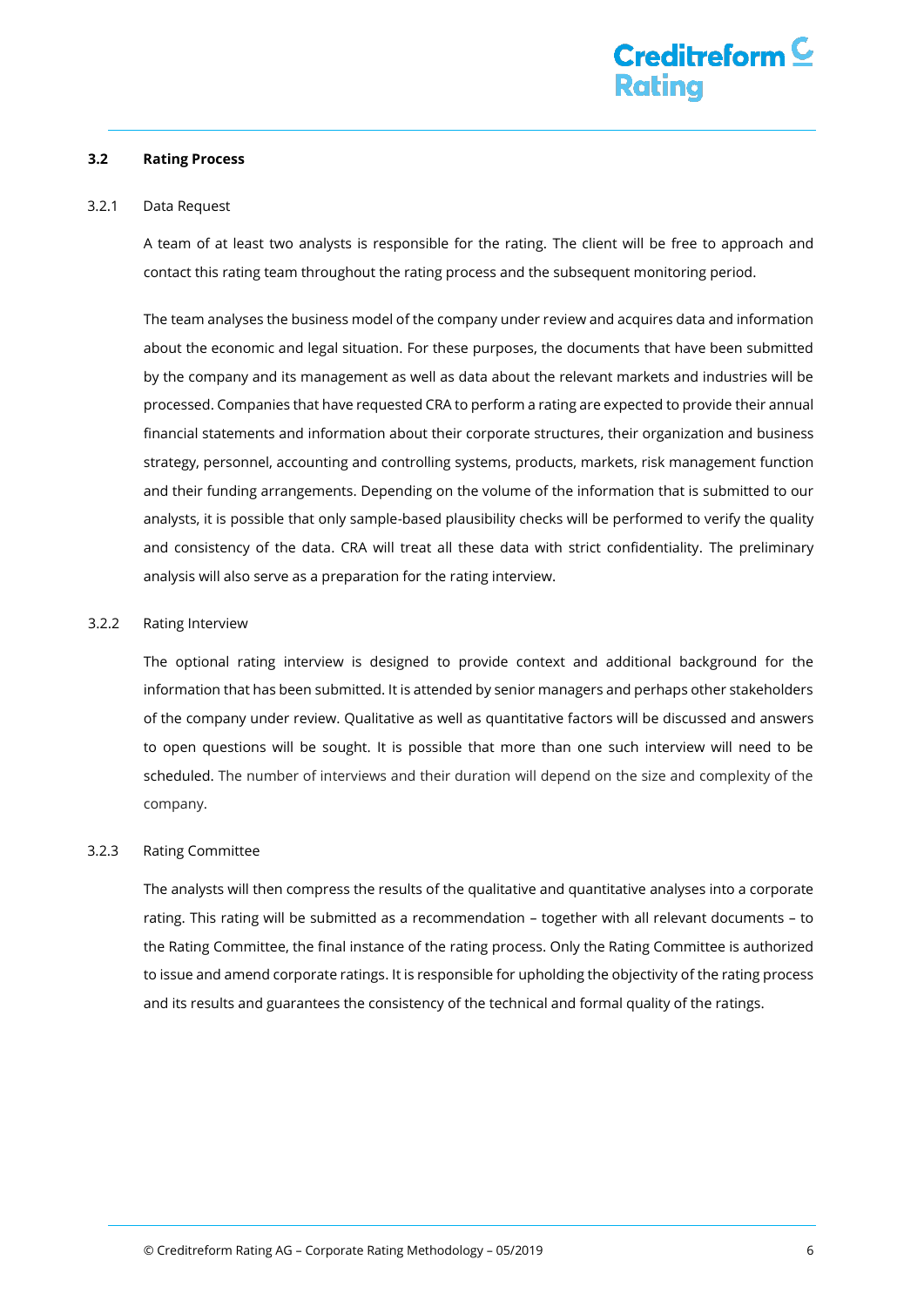## <span id="page-6-0"></span>**4 Rating Method**

CRA bases its ratings on a methodology that has been designed to analyse company-specific risk factors through qualitative and quantitative approaches. Our teams compress their analysis into a corporate rating by assessing the particular relevance of the individual factors, taking into account the specific requirements and distinguishing marks of the company under review. CRA corporate ratings focus on the following areas of risk:

#### Structural risk

• Corporate structure & organization • Management & personnel • Accounting & controlling

• Risk management

#### Business risk

• Country risk • Industry-specific risk • Business model & strategy

#### Financial risk

• Liquidity • Balance sheet structure

- & financing
- Business planning
- Debtors & creditors
- Current business development & outlook

#### Financial ratio analysis

- Analysis and structuring of financial statement data
- Calculation and assessment of ratingrelevant financial ratios • Scenario analysis

CRA is using standardized analysis techniques for its corporate ratings. The strengths, weaknesses, opportunities and threats of the company under review as well as its cash flow and its key financial ratios are established through an analysis of the relevant risk domains (both in isolation and in complex networks of mutual interaction), following which, prospective consequences are derived from multiple scenarios. Under the customized scenario analysis, the resilience of a "base case scenario" is tested by subjecting this scenario to a range of stress factors.

The assessment focuses on the question whether and to what extent the operating activities of the company under review will be able to generate the level of profits and cash flows that the company requires to meet its payment obligations fully and on time. Corporate ratings also assess the balance sheet structure and the company's ability to raise external funds. This is why our analysts also examine the plausibility and the sustainability of the business model and the company's profitability. In addition, the expert knowledge of the analysts and the rating committee is used in relation to the qualitative and quantitative analyses.

#### <span id="page-6-1"></span>**4.1 Structural Risk**

#### <span id="page-6-2"></span>4.1.1 Corporate Structure & Organization

Legal and organizational structures should be designed in such a way that they help the business to reach its objectives. The assessment takes into account the size of the company under review, its legal form, ownership or shareholder structure, its position – if any – inside a corporate (group) network of interests, its affiliates, operating sites, its personnel-related and performance-related relationships, its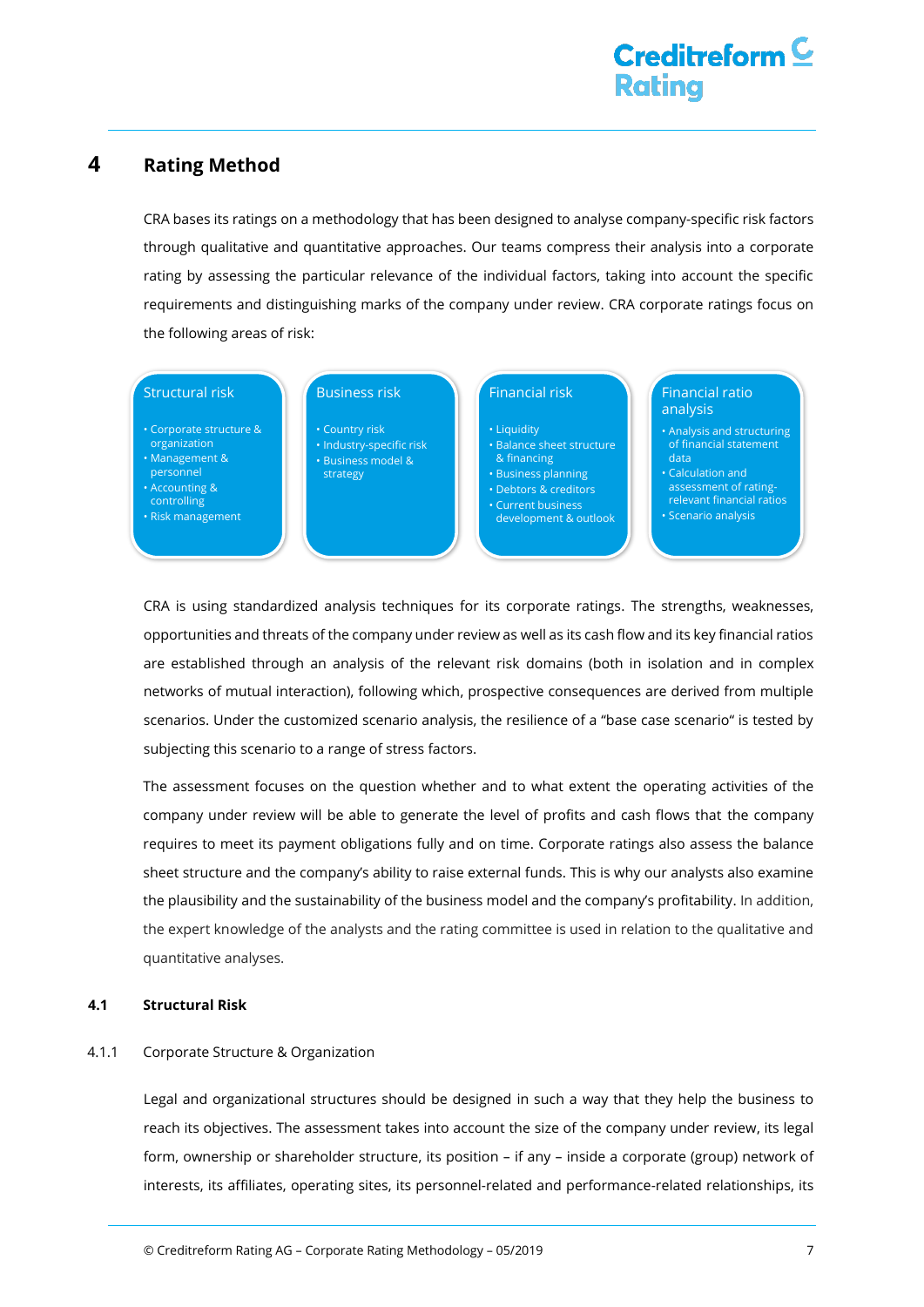liability risks, financial relationships, supervisory bodies, Corporate Governance and historical development. CRA tries to verify how the internal administrative and operative responsibilities have been structured and how the coordination processes have been organized.

#### <span id="page-7-0"></span>4.1.2 Management & Employees

The corporate management has a key influence on the way in which the company is controlled and is responsible for the business model incl. strategy, organization, product and pricing policies, accounting and controlling, financing, human resources and risk management as well as a wide range of other management tasks. All this requires high levels of business management skills and economic knowledge, a familiarity with the branch of industry and the various product ranges as well as leadership qualities. In order to cover this profile of different requirements, companies have to assemble a management team that includes people with different individual talents and abilities. Decision-making processes, levels of compensation, transactions with related parties and companies and other elements of Corporate Governance can affect the assessment of the management. Historical business strategies, risk tolerance levels and achievements of the management will also be taken into account for the purposes of the analysis.

The competence level of the personnel can also have a decisive impact on the success of a business. This is why CRA ratings take into account the size and the composition of the workforce as well as the investments into personnel development (training and retraining). Other potentially relevant factors include key person risks, compensation systems, levels of fluctuation, staff assessment schemes, working conditions and relevant financial ratios such as the development of the ratio of personnel costs to total costs.

#### <span id="page-7-1"></span>4.1.3 Accounting & Controlling

Successful businesses require fully functional accounting and controlling systems with viable performance indicators. The management should have continuous access to the latest business data such as order situation, sales, overcapacities and undercapacities, liquidity, derivations from the budget and the profit contributions of individual business units. Annual financial statements should be prepared as soon as possible. Annual financial statements and any other business data that are released in the course of the year are a key source of information for all the company's stakeholders and should therefore go beyond a mere compliance with the current accounting standards and disclosure obligations, providing a comprehensive, transparent and realistic picture of the company's business and financial situation.

Controlling is a necessary administrative function and provides the management as well as the entire company with a system of information, risk management and structural leadership. It is a viable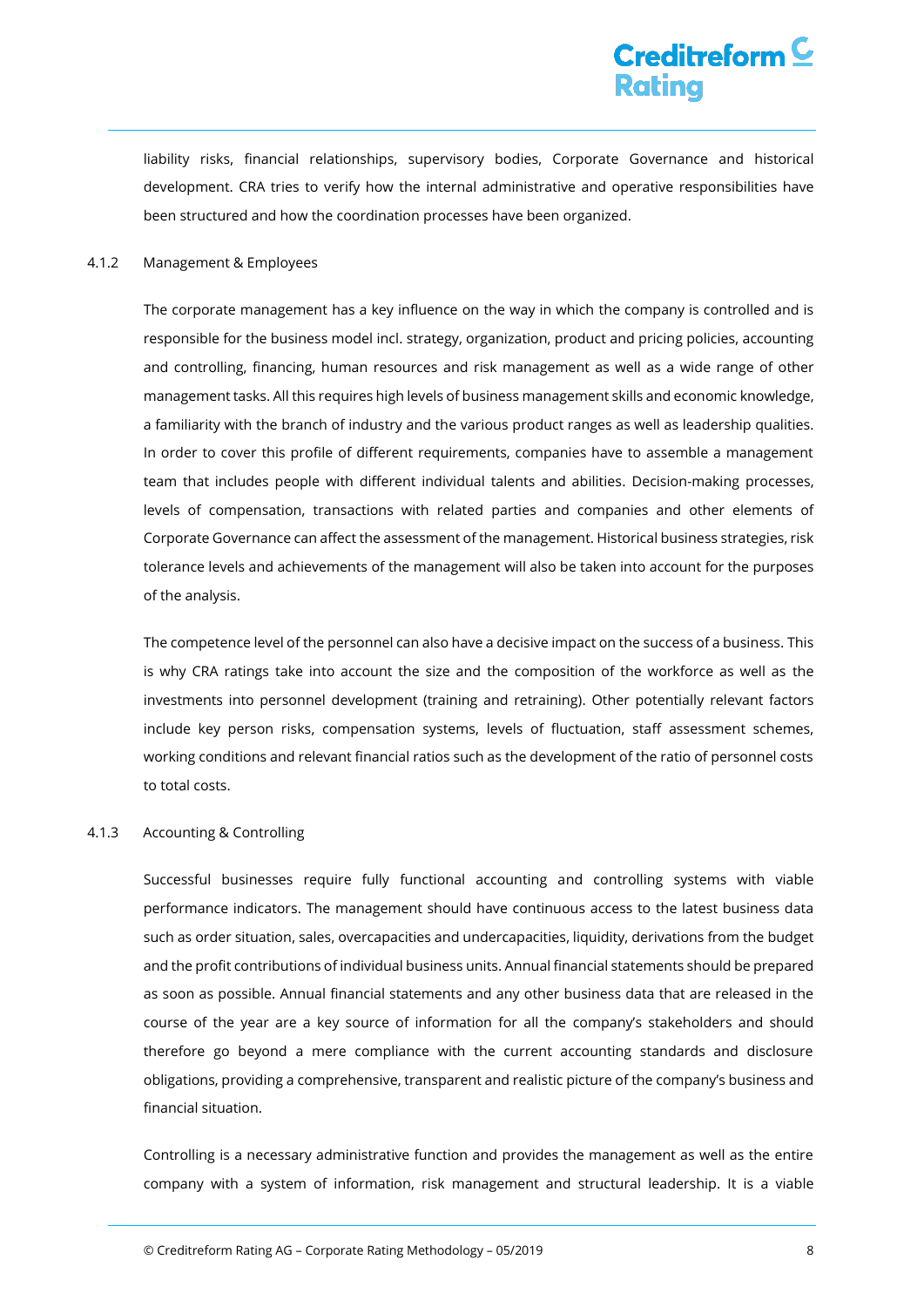instrument of operative and strategic control, creating a platform for further improvements and planning control. It represents a central element in a profit-oriented business management system.

Accounting and controlling systems must be integrated into a performing IT environment and should provide information contemporarily.

#### <span id="page-8-0"></span>4.1.4 Risk Management

The CRA risk management analysis tries to establish a company's ability to systematically identify actual and contingent risks, to quantify, to monitor and to manage them. Risk management is an important element of an effective business control system. We examine how efficiently the company under review identifies and addresses its business risks and how sophisticated its risk management system is.

Risk management systems should take into account all internal and external risks (such as market risks) to which the company is exposed through its operating activities, identifying and evaluating all possible consequences for the asset, financial and profitability situations. A continuous, internal process of identifying, analysing and assessing risks allows the company to reveal new and potentially harmful trends at an early stage and to develop suitable countermeasures that reflect the severity and relevance of the individual risk factors. Risk management systems that are capable of delivering this require an adequate level of material and personnel resources.

#### <span id="page-8-1"></span>**4.2 Business Risk**

#### <span id="page-8-2"></span>4.2.1 Country Risk

Country risks are calculated on the basis of the economic conditions that are deemed relevant for the company under review. CRA analyses the risk factors "strength of the national economy" and "institutional structures", based on economic statistics and performance indicators.

Average country risks are identified for those countries in which the company under review conducts significant business activities. Positive assessments of individual countries, seen in isolation, will not have a positive impact on a corporate rating. High country risks can, conversely, adversely affect a rating.

#### <span id="page-8-3"></span>4.2.2 Industry-Specific Risk

In order to establish the overall profitability of an entire industry and the intensity of its internal competition, CRA ratings analyse the level of business rivalry, the market entry barriers and the possibility of substituting the products by using goods from other industries. We take into account the behaviour of the competitors and the impact of government action on the situation in the industry, also the dependence of the company under review on existing customers and suppliers and the way in which such dependence may affect the company's position of negotiating related business transactions.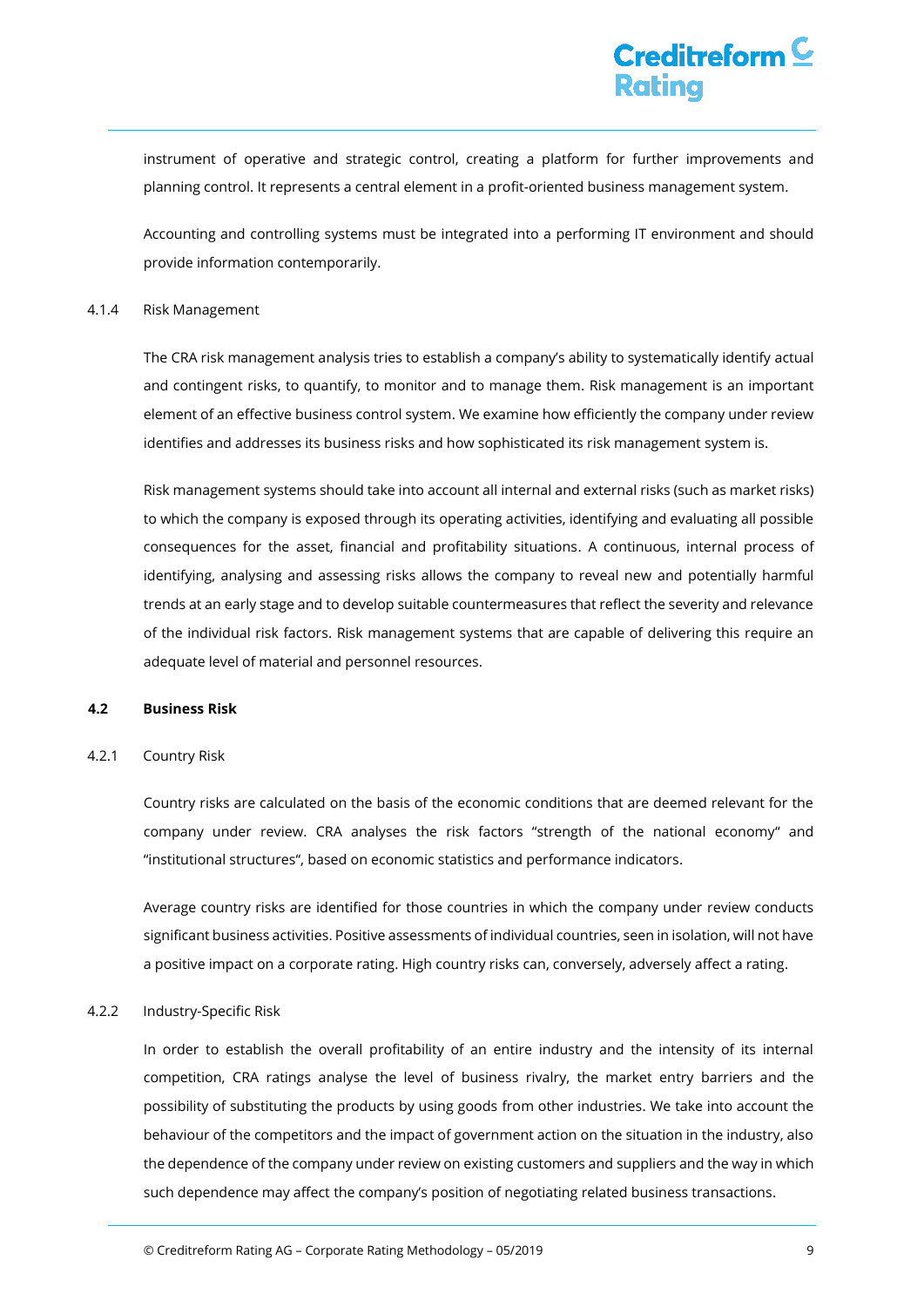#### <span id="page-9-0"></span>4.2.3 Business Model & Strategy

The business model is the basis for all operating activities. It describes the way in which the company intends to create added value. We therefore define the business model of the company under review in a preliminary step of the analysis, assessing its character on the basis of the added value of products and customer services, distribution channels, customer relations, sales and cost structures, resources, key activities and strategic partners.

Business strategies – in mutual interaction with the business model – provide the platform for the development and success of the company. This interaction has a significant impact on the company's ability to generate sustainable profits and cash flows, which is why the CRA analysts dedicate the second step of their assessment to a study of the way in which the corporate strategy interacts with the business model and with the strategically important business units that have defined targets. A key focus is placed on consistency / plausibility and a realistic assessment of existing risks, specifically on the questions in which time frame this strategy is meant to be realized or reinforced, what measures will be implemented to this end and what resources will be made available in support of the business model or with a view to achieving the corporate business targets. The assessment will also include the defined responsibilities and the existing monitoring systems that are designed to ensure the success of the strategy and compliance with the underlying business and financial plans. Risk factors from other areas of the analyses will be considered in order to establish whether the strategic objectives are realistic and whether the business model can be successfully implemented. Indicators may be provided by comparisons with historical data (has the company been able to reach its qualitative and quantitative objectives in the past?). Particular attention will be paid to implementation risks (which may for example emerge from financial requirements, the market environment or trends) that could provide stumbling blocks.

The analysis of business model and business strategy is essentially laid-out to clarify how likely it is that the company under review will reach its objectives, in the light of its past record and its current business situation.

#### <span id="page-9-1"></span>**4.3 Financial Risk**

#### <span id="page-9-2"></span>4.3.1 Liquidity

Short-term liquidity determines a company's ability to meet its payment obligations fully and on time. Liquidity plans are part of the overall financial planning system and will be assessed as such. Working capital management, the ability to generate cash flows or revenue and spending policies are also analysed. In addition to liquidity and cash flow figures, capital costs and operating costs can also be considered.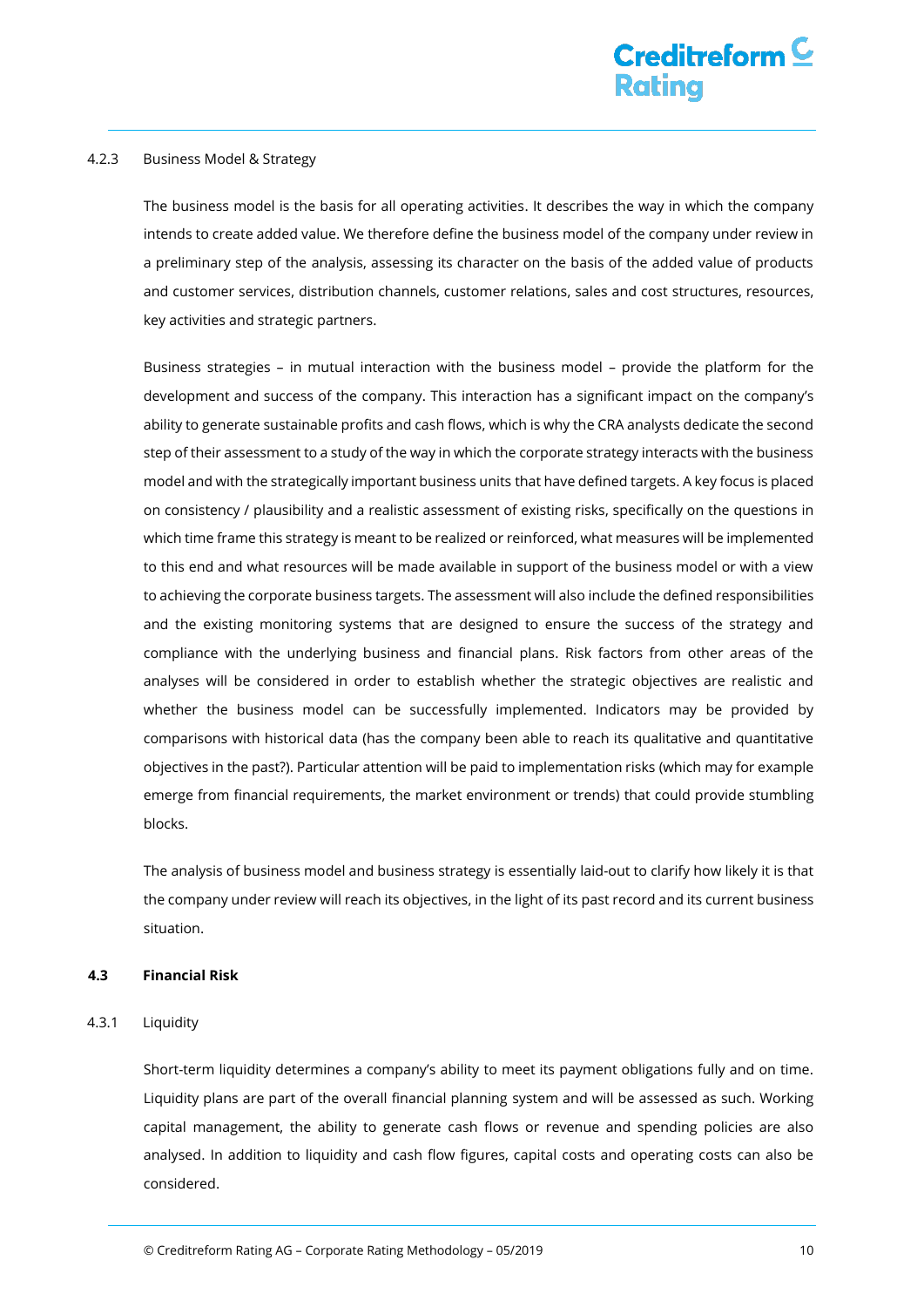#### <span id="page-10-0"></span>4.3.2 Balance Sheet Structure & Financing

Using asset and capital structure analyses (assets and liabilities), CRA assesses the impact of the balance sheet structure on a company's solvency and liquidity, revealing the extent to which the company under review is dependent on external funds. The ability to access financial facilities is also taken into consideration. We pay attention to the extent to which the maturities of assets and liabilities are matching and more generally to the maturities of assets and financing arrangements. Coverage ratios and other financial ratios will also inform the assessment. Our analysts want to know whether the management of the company under review has viable plans of how to source and how to use funds in the future (financing and investment plans). They will also research to what extent the financial management provides an active contribution (by ensuring an efficient access to external funds) to the success and the stability of the business. Enterprises have generally a wide range of equity and debt financing instruments at their disposal. The analysis identifies the characteristics of the individual financing instruments such as their term-to-maturity, collateral, rank, covenants (including the sanctions against their violation), interest and principal, before establishing their impact on the company's solvency and liquidity.

#### <span id="page-10-1"></span>4.3.3 Corporate Planning

Strategic and operative business planning is one of management's (and specifically the controlling department's) key responsibilities and it includes – in addition to the planning process itself – the preparation of deviation analyses and the development of appropriate countermeasures. This requires the company in question to be in possession of the necessary know-how and infrastructure, a properly developed controlling department and adequate resources.

Corporate planning involves – in addition to an integrated planning of annual financial statements and profit-and-loss accounts – plans for the future capital requirements and liquidity situation of the company. Such a financial planning should identify balance sheet targets as well as alternative financing options and provide sufficient financial manoeuvring space.

#### <span id="page-10-2"></span>4.3.4 Debtors & Creditors

Companies usually grant their customers short-term credit by providing them with payment terms. The department for debtor and creditor management grants and takes these short-term loans, which is why it is an essential element of the company's working capital and liquidity management system. The analysts may query the financial strength of the key debtors and creditors of the company under review in order to inform their assessment of the company's customer and supplier portfolio. The assessment of the debtor and creditor management function will be based on an analysis of the risk concentration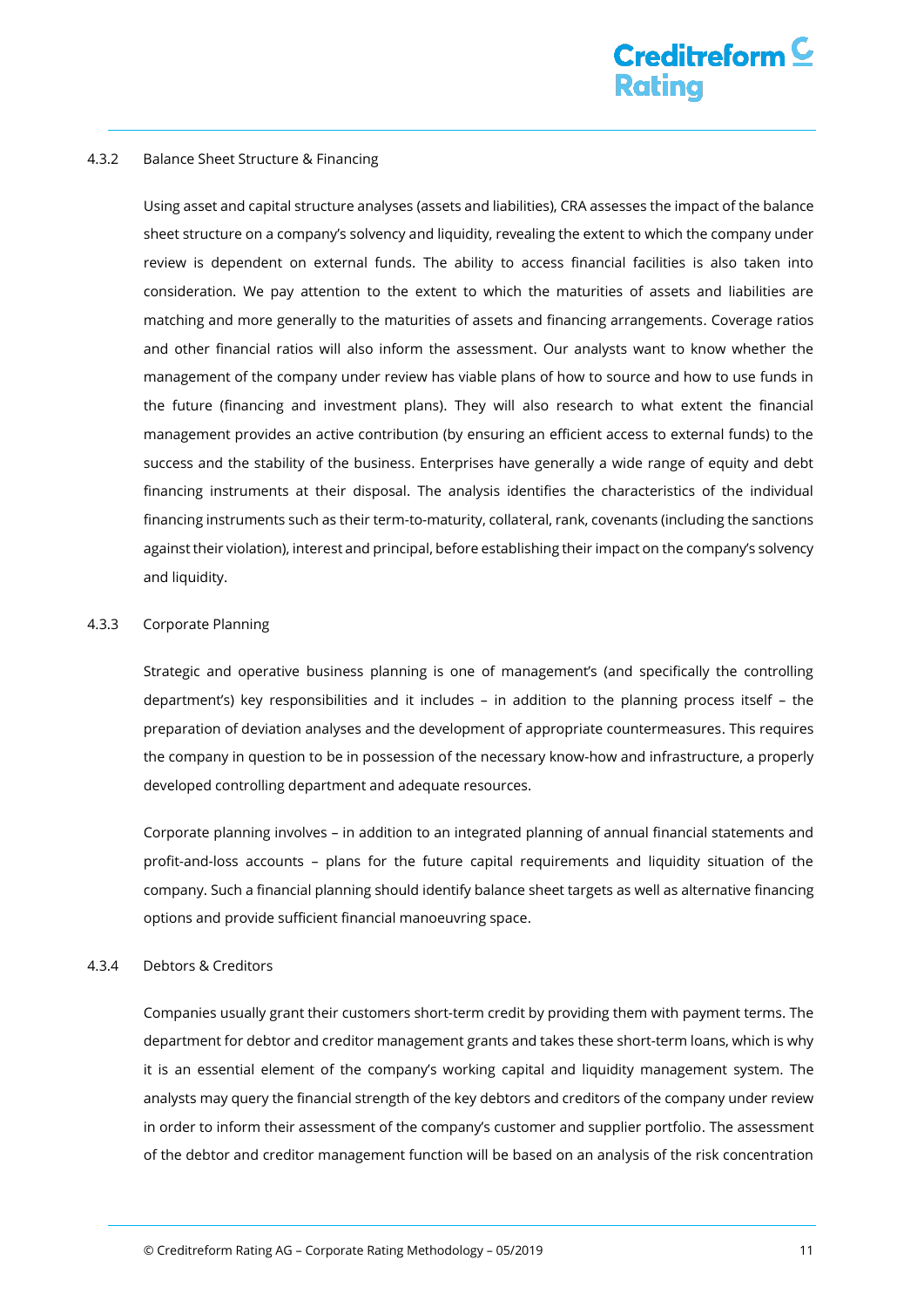level (the extent to which the risk is spread among customers and suppliers), the cash conversion cycle, payment behaviours, open positions and their maturity structure as well as write-downs.

#### <span id="page-11-0"></span>4.3.5 Current Business Development & Outlook

Since annual financial statements are only disclosed once every twelve months (and generally a considerable period after the business year in question), current business development provides important guidance for an assessment of the company's current creditworthiness. The development of the company's business in between annual financial statements is analysed on the basis of business reports such as monthly or quarterly interim statements. Particular attention will be paid to earnings, liquidity and the overall dynamics of the company under review and its economic environment. On the basis of this information, the analysts will provide an outlook for the future development of the enterprise and its impact on the company's creditworthiness.

#### <span id="page-11-1"></span>**4.4 Financial Ratio Analysis**

#### <span id="page-11-2"></span>4.4.1 Integration into the Rating Process

Analyses of financial ratios make a key contribution to the assessments of creditworthiness in corporate ratings. They are based on the assumption that successful business activities – which are an essential requirement for a company's creditworthiness – will be reflected by the company's asset, finance and earnings situations and consequently by its financial ratios.

The results of this retrospective analysis provide indicators for a prospective forecast of the company's business development. Parameters for the assessment include the asset and capital structure and ratios that reveal the levels of profitability, financial health and liquidity by quantifying the results of the strategic and operative development of the current business model.

The CRA analyses of financial ratios are supported by statistically derived benchmark assessments. Our analysts also perform customized assessments that are based on the annual financial statements or auditing reports of the company under review.

#### <span id="page-11-3"></span>4.4.2 Analysis and Structuring of Financial Statement Data

The analysis of financial ratios will include a critical assessment of certain important items of the financial statements. Questions concerning individual items of the financial report will be addressed in conversations with representatives from the company under review and by requesting additional documents and information. In addition to corporate data, parameters of the industry and the overall economy will also be analysed, delivering additional information about the business development of the company under review and its internal operational structures.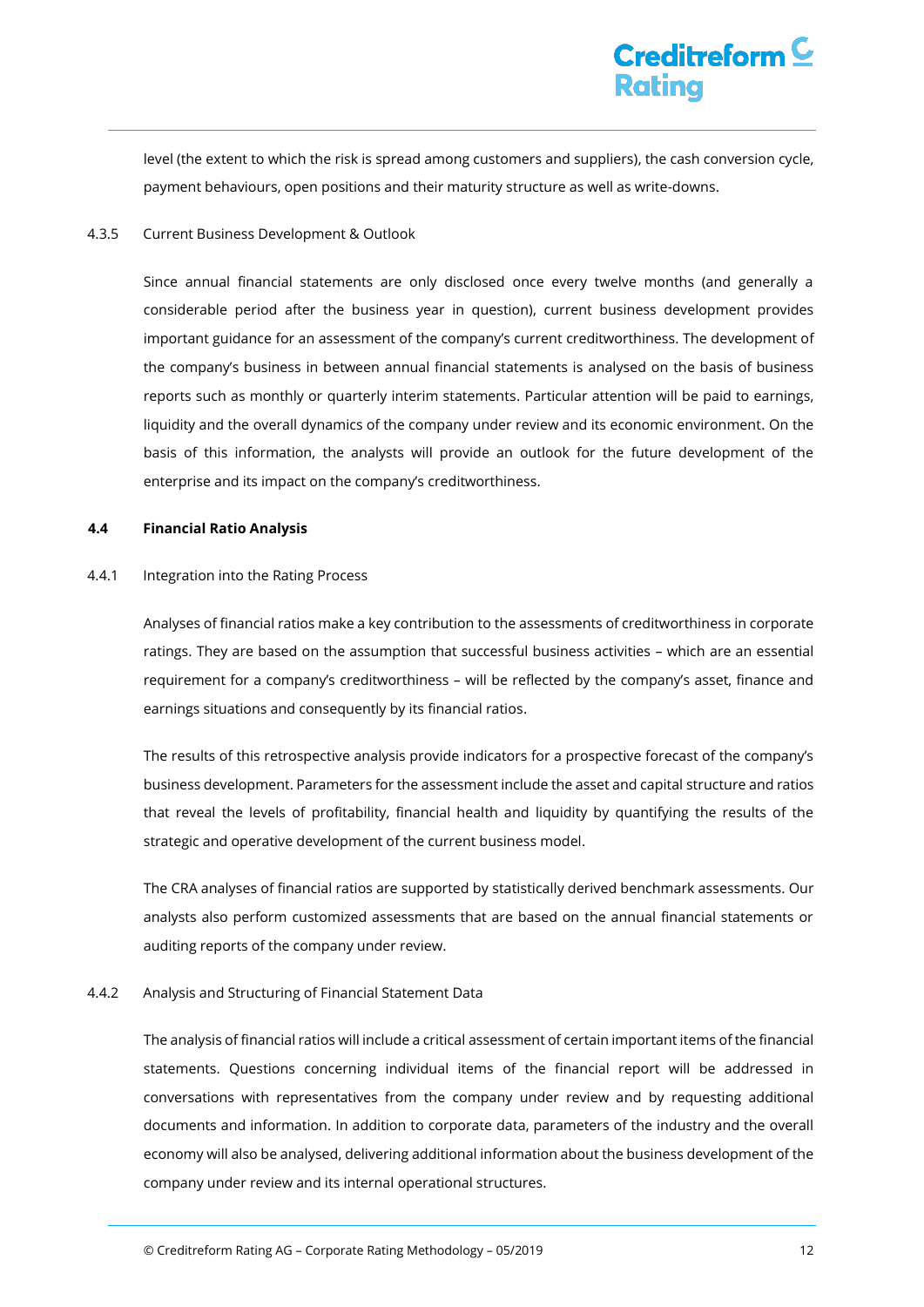For the purpose of providing an unbiased view of the company's business data - as independent as possible from accounting policies and standards and which allows a comparison between these data and neutral reference values - the (tools-based) analysis of data from annual financial statements performs certain adjustments of discretionary options, allocations and specific features of individual accounting standards in compliance with precisely defined rules. This process produces standardized annual financial statements, standardized profit-and-loss accounts and standardized cash flow accounts that suit the purposes of a (comparative) financial statement analysis. The figures in these standardized accounts may differ from the original data that were disclosed in compliance with the underlying accounting standards.

Quantitative analyses and assessments can also be based on figures from preliminary annual financial statements, if this serves to provide a more up-to-date picture of the business situation and thereby a rating of higher quality.

#### <span id="page-12-0"></span>4.4.3 Calculation and Assessment of Rating-Relevant Financial Ratios

The quantitative analysis of financial ratios in the Creditreform balance sheet ratings focuses on five areas (for a respective definition, please see the Appendix).

#### Asset and capital structure

The analysis of asset and capital structure includes a critical assessment of the company's capital sources and asset positions. While the capital structure reveals a company's financing sources and their composition, the list of assets displays for what purposes this capital has been spent. The calculation of financial ratios includes the maturities of assets and liabilities. The structural analyses are performed separately on either side of the balance sheet ("vertically", e.g.: equity ratio), as well as comprehensively for both assets and liabilities ("horizontally", e.g.: fixed assets ratio). The analysis can also be informed by the calculation of ratios between figures from the balance sheet and the profit-and-loss account (e.g.: capital lock-up period).

#### Financial strength

This area of the analysis focuses on the earnings before depreciation (EBITDA) and the cash flow, since the ratio of either figure to the volume of total debt is seen as a key indicator for a company's financial health and resilience. The cash flow analysis concentrates on the question of how many liquid funds the company under review is capable of generating from its operating activities, funds that can then be used to pay the providers of equity and loans, to make investments and to reinforce the financial basis. The cash flow calculations also include a full cash flow account that reflects incoming payments from investments and financing arrangements, representing a complete picture of financial funds, their origin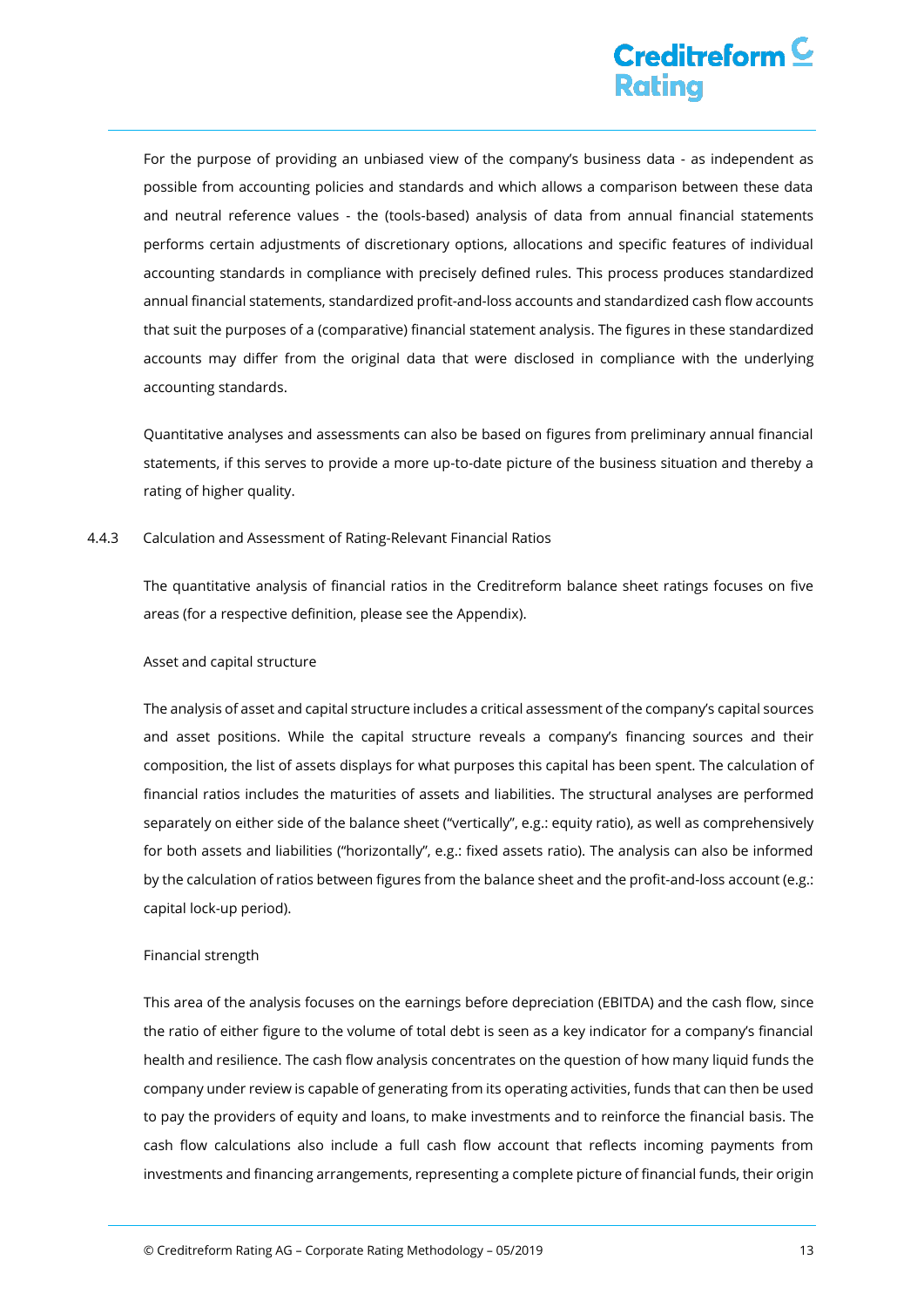# Creditreform<sup>C</sup> **Rating**

and their application. This provides the analysts with a dynamic model of the money flows that circulate within the company under review during a certain period.

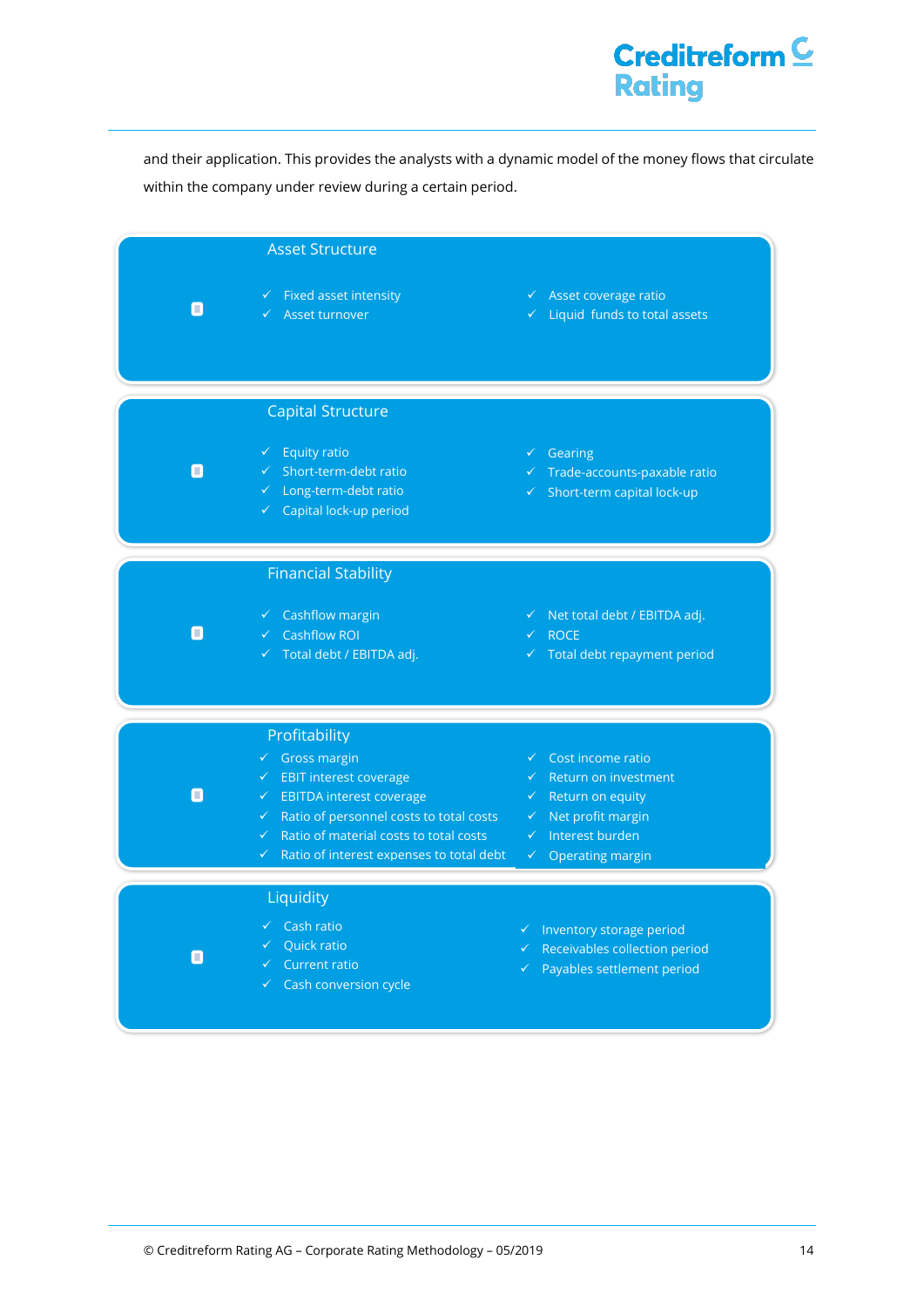#### Profitability

Profitability analyses allow the analysts to put the corporate business data into a wider context of references and to qualify them through informed comparisons, always accounting for the selected influencing factors and measuring techniques. Similar to the process in the other areas of financial ratios, this creates an optimised framework for comparisons between companies of different sizes, from different industries and with other different qualities over an extended period of time. Profitability analyses perform an essential function in short-term as well as long-term assessments of financial strength.

#### Liquidity

Liquidity, for the purposes of analysing the creditworthiness of a company under review, is the ability of a company to meet its payment obligations at any time. This area is specifically relevant for assessments of short-term financial strength. Present-oriented liquidity analyses are largely based on coverage ratios that enable a characterization of short-term liquidity situations in terms of short-term payment obligations and their ensuing risks. Prospective liquidity analyses are mainly designed to assess financial risks and the future business development of the company under review.

This system of performing corporate ratings does not cover liquidity analyses for impending liquidations, which are designed to establish what funds can be raised to satisfy creditors in the event of a bankruptcy or insolvency.

#### <span id="page-14-0"></span>4.4.4 Scenario analysis

In a final step, the results from all analyses in the different areas are collected to appraise the adequacy of the reviewed company´s business and financial plans. This process is mainly based on the risk factors that were identified and their likely impact on the company's future business development.

Taking into account interactions that exist between the individual areas of the analysis, individual parameters will be changed in different scenarios to test and to observe the effects that these changes have on the development of the revenues, surpluses and liquidity of the company under review.

In this way, a base case, a best case and a worst case scenario will emerge. The final assessment of the company's ability to meet its future payment obligations will be based on the scenario or set of scenarios that appears to most accurately reflect the overall picture of the company, a picture which is composed of the weighted features and characteristics from the individual areas of analysis. This choice will be duly reflected by the grade of the rating.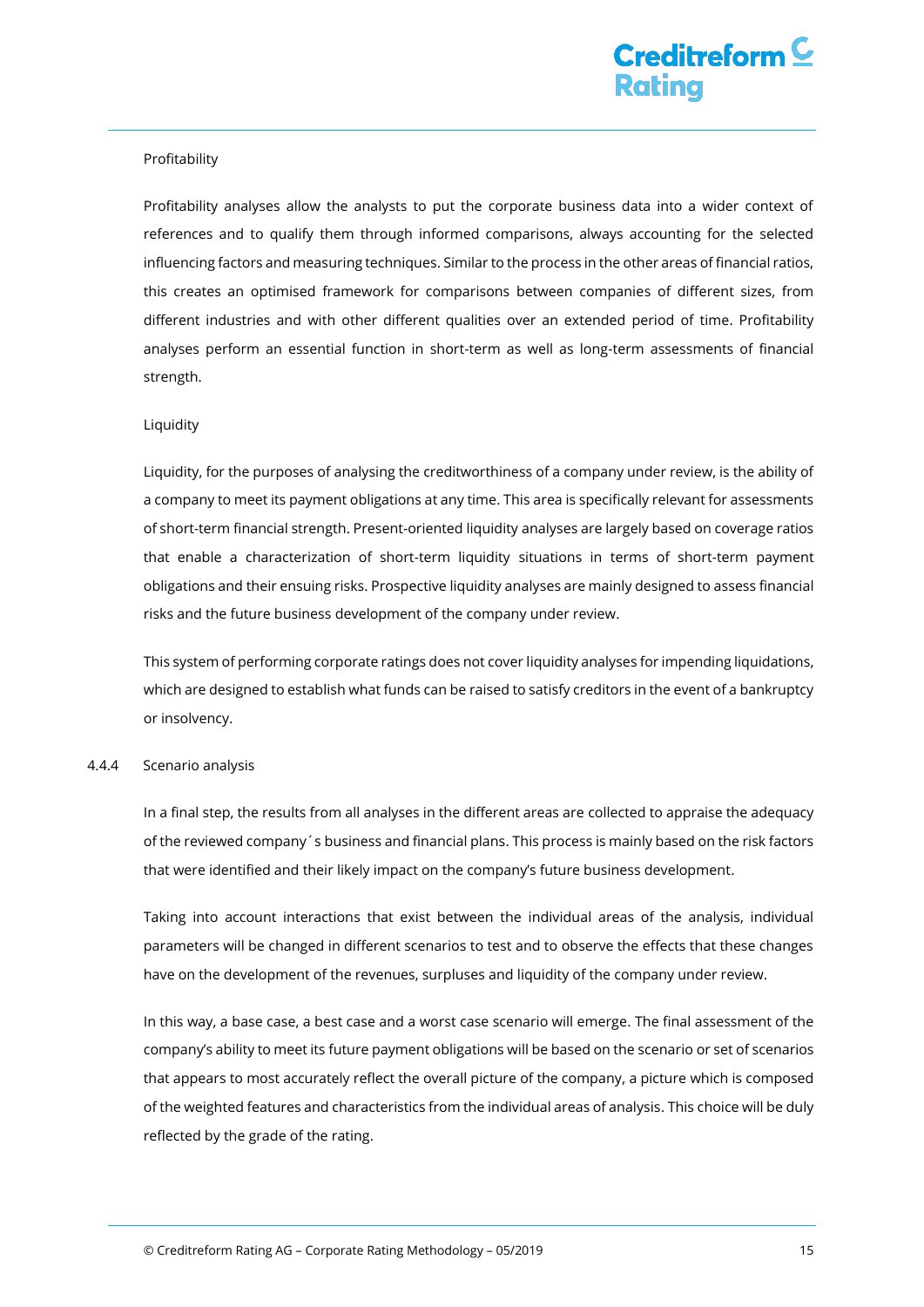This method is based as much on the analysis and scenario tools that are used in the rating process as on the expert knowledge of our analysts and the members of the Rating Committee. This combination of complementary technical approaches and the use of control mechanisms during the rating process (the "four-eyes principle" and the involvement of the Rating Committee) guarantees rating results with the highest possible level of objectivity while also including prospective techniques. CRA ratings therefore represent future-oriented, objectified assessments of key risks and key factors that are relevant for the success of the companies under review.

## <span id="page-15-0"></span>**5 Monitoring, Follow-Up Ratings and Validity**

Once corporate ratings have been released, they will be monitored for a specific period of time and are valid until they are suspended or withdrawn (NR) by CRA. During this period, the team of analysts continues to monitor the company under review. The goal is to ensure that the rating is not made obsolete by events. For this purpose, the analysts continue to liaise with the management and to request additional data for further evaluations. The analysts will also conduct independent research and follow relevant articles in industry publications and business journals. If any significant events or developments occur during the monitoring period that may – in the view of CRA – adversely or positively affect the rating, the original rating may be adjusted. If the company under review fails to provide business information of acceptable quality or within acceptable time intervals (according to the judgement of CRA), the Rating Committee can decide to suspend the rating (NR).

A rating interview between the analysts and senior management representatives or responsible stakeholders of the client company will be conducted at least once a year. Events or developments that have changed the risks which are relevant for an assessment of the company's creditworthiness may result in an adjustment of the rating.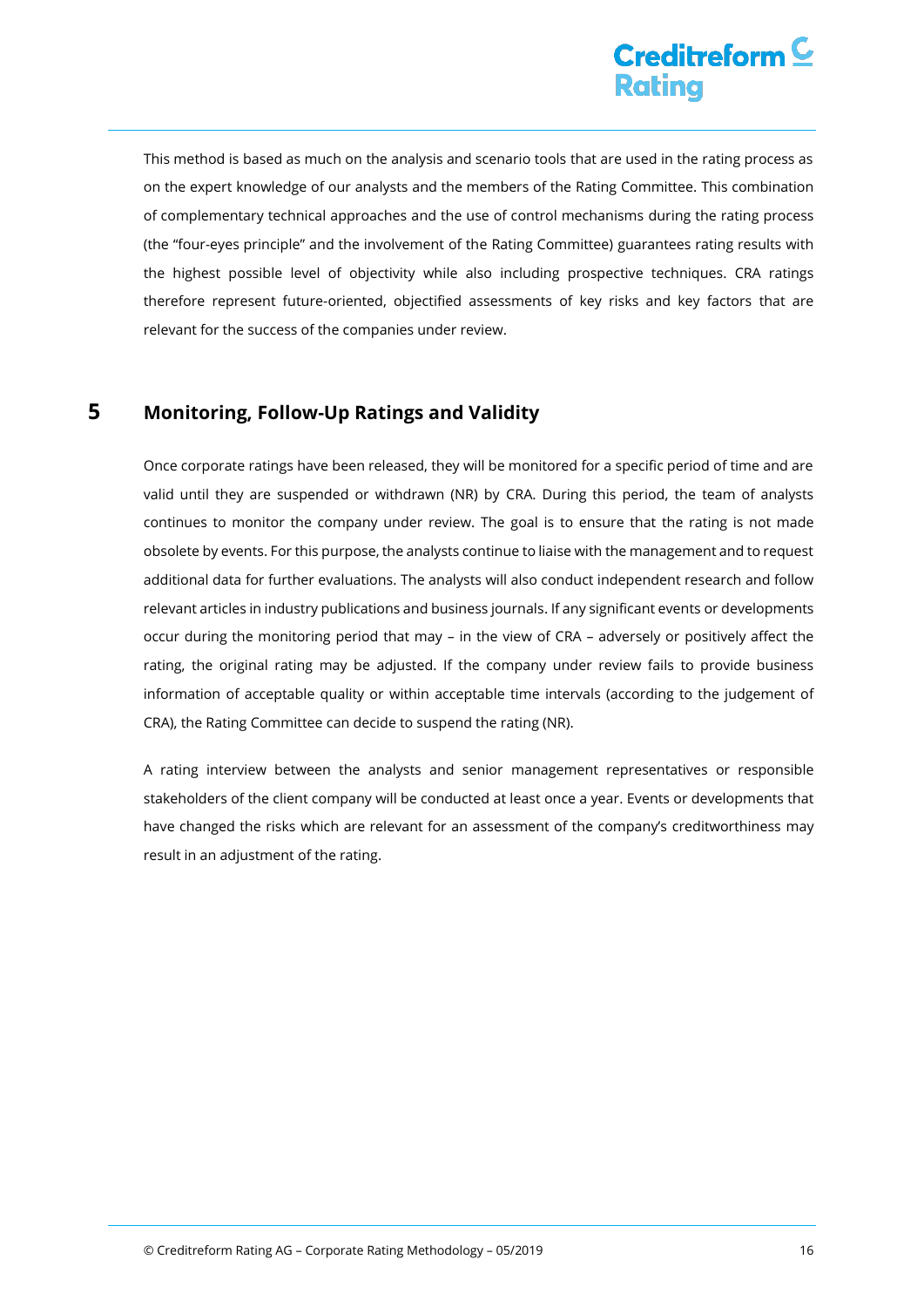## <span id="page-16-0"></span>**Appendix**

### <span id="page-16-1"></span>**Definition: Default Criteria**

A representation of comparable default probabilities requires a clear definition of a default event. For the purposes of our integrated rating approach it is necessary to define a default event and the relevant default criteria.

A company or issuer shall be deemed to have gone into **Default (D)** for the purposes of our corporate ratings when at least one of the following criteria has been met:

- **1.** Creditors of the company / issuer or the company / issuer itself have filed for an insolvency or a similar measure, or another regulatory / legal payment block has been imposed, or – according to the Creditreform credit information – the company / issuer has been provided with an Index of creditworthiness of 600 (= insolvency).
- **2.** CRA assumes that the company / issuer will not meet one or several substantial payment obligations to creditors, in violation of the agreement between the company / issuer and the creditor in question (for example through a delay or refusal of payment).
- **3.** One or several substantial payment obligations of the company / issuer are being restructured, rescheduled, renegotiated or converted (either eventuality representing a "restructuring"), provided this restructuring of debt – in the view of CRA – will adversely affect the creditors (by putting them in a disadvantaged compared to the previous agreement) and the restructuring has its roots – in the view of CRA – in financial distress of the company / issuer or in another situation equivalent to an enforcement. Restructurings of substantial payment obligations may include (but are not limited to) the following:
	- Changes of the due date of payment of interest or the interest rate (for example through the deferral, suspension or reduction of interest payments).
	- Changes of the due date of payment or the amount of principal payments / nominal redemption amounts (for example through maturity extensions, reductions of the nominal amount, suspension or deferral of principal redemptions).
	- Conversion of debt to equity (debt-equity swap).
	- Conversion of debt to subordinate debt, mezzanine capital or debt with a different interest and redemption structure to the disadvantage of the creditors (for example through an agreement that does not necessarily involve a lower final interest rate, a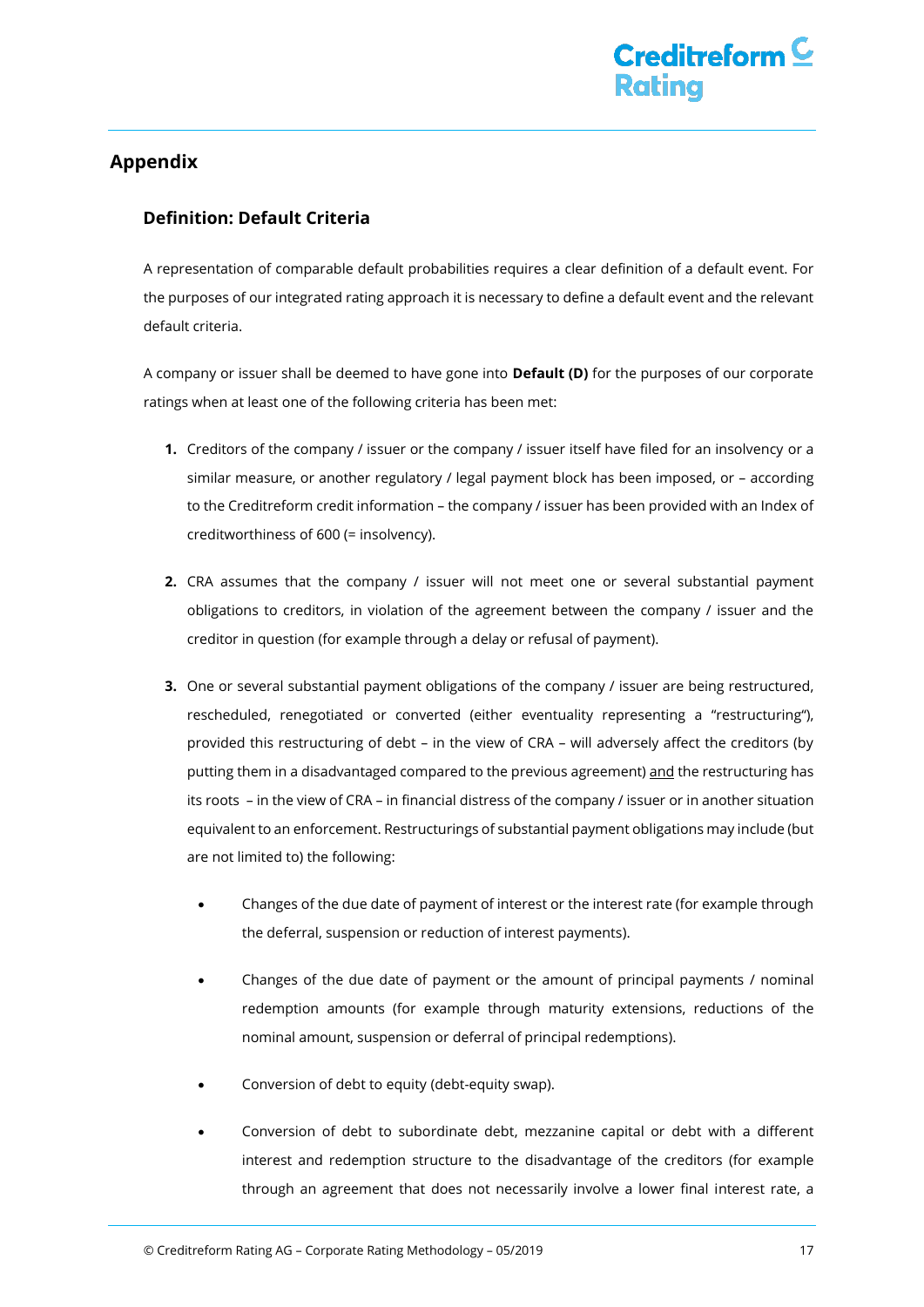# Creditreform  $\mathsf{\subseteq}$ **Rating**

conversion of fixed interest rates into optional or suspended interest components, the changes of a gradual – "amortizing" – redemption structure to an interest-only "bullet" repayment scheme).

 Satisfaction of creditor claims on the basis of repaying less than the nominal redemption amount plus interest.

**Financial distress** of the company under review or another situation equivalent to an enforcement may include (but are not limited to) the following:

- CRA assumes that the company / issuer will not be able to meet its original payment obligations without restructuring its debt.
- The company / issuer has, directly or indirectly, indicated that an insolvency or a similar measure would be inevitable without a restructuring of its debt, that it would be unable to meet its original payment obligations without restructuring its debt or that it would attempt to – directly or indirectly – weaken the position of the creditors in another way if the creditors failed to approve its restructuring plans.

A company or issuer shall be deemed to have gone into a **Selective Default (SD)** for the purposes of our corporate ratings (corporate rating default criteria) when the following condition has been met:

- CRA assumes that a company / issuer has failed to comply with one or more specific substantial payment obligations in accordance with the above definition of a default, but no application for insolvency has yet been filed. This typically applies when other payment obligations or other creditors continue to be paid fully and on time (for example, while restructuring a debt instrument).
- Once the grounds for diagnosing a selective default (SD) no longer apply, for example: after a restructuring of debt has been completed, the rating will be promptly reviewed and raised to a level of creditworthiness above selective default, usually in the lower noninvestment grade range.

If CRA assumes that the occurrence of one of the aforementioned default criteria is imminent, for example following corporate announcements of measures that have not yet been formally implemented, the company in question will usually be assigned to the lowest category of creditworthiness, i.e. "C (watch)".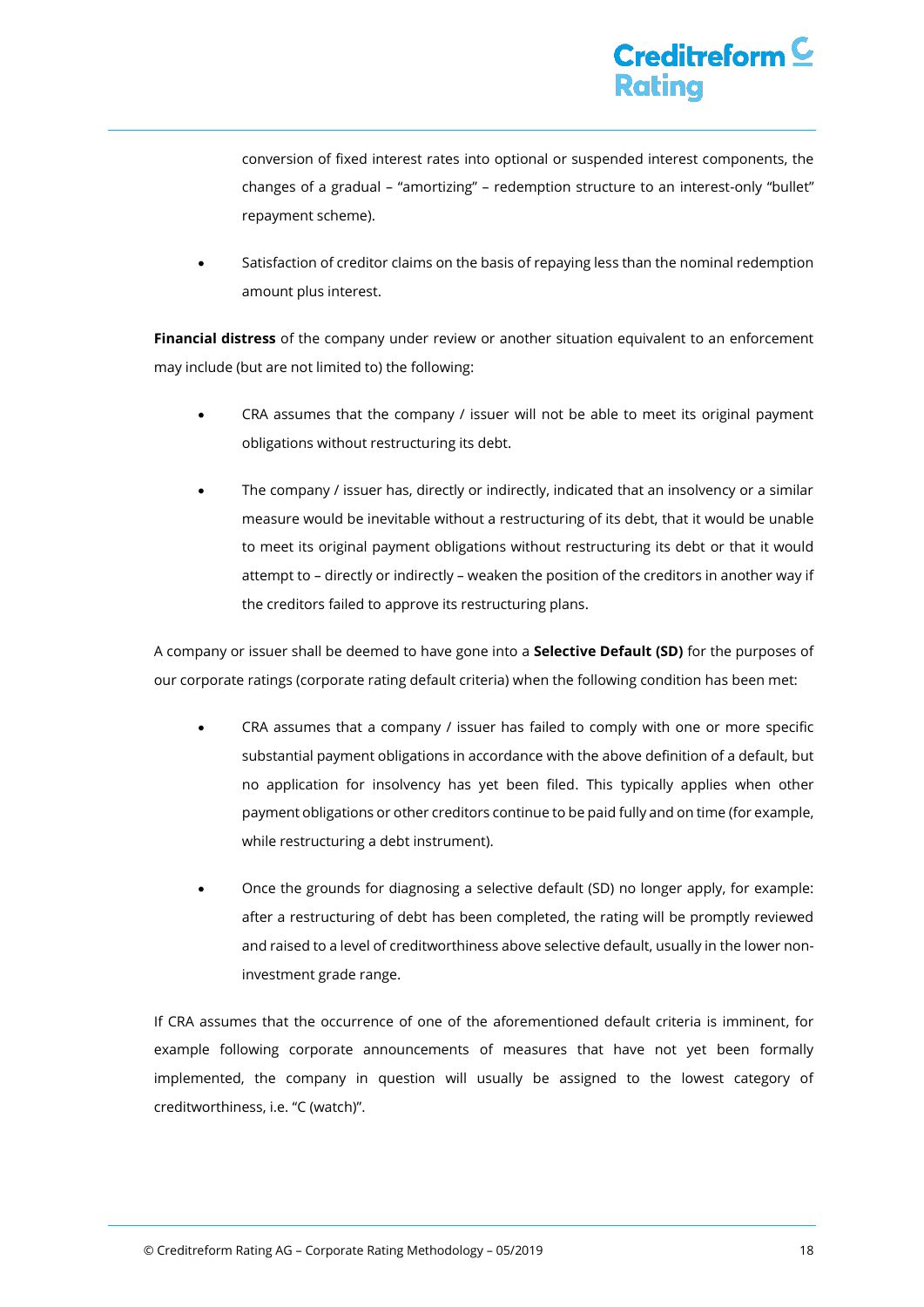### <span id="page-18-0"></span>**Definition: Financial Ratios**

### **Asset Structure**

| Fixed assets intensity (%)       | Fixed assets<br>Balance sheet total                                             | x 100 |
|----------------------------------|---------------------------------------------------------------------------------|-------|
|                                  |                                                                                 |       |
| Asset turnover                   | Total revenue (Aggregate operating performance)<br>$=$<br>Ø Balance sheet total |       |
|                                  |                                                                                 |       |
| Asset coverage ratio (%)         | Adjusted equity + long-term debt<br>Fixed assets                                | x 100 |
|                                  |                                                                                 |       |
| Liquid funds to total assets (%) | Liquid funds<br>Balance sheet total                                             | x 100 |
| <b>Capital Structure</b>         |                                                                                 |       |
| Equity ratio (%)                 | Adjusted equity<br>$=$<br>Balance sheet total                                   | x 100 |
|                                  |                                                                                 |       |
| Short-term-debt ratio (%)        | Short-term debt<br>$=$<br>Balance sheet total                                   | x 100 |
|                                  |                                                                                 |       |
| Long-term-debt ratio (%)         | Long-term debt<br>Balance sheet total                                           | x 100 |
|                                  |                                                                                 |       |
| Capital lock-up period (in days) | Trade accounts payable +<br>Notes payable<br>$=$<br>Sales revenue               | x 365 |
|                                  |                                                                                 |       |
| Trade-accounts-payable ratio (%) | Trade accounts payable<br>Balance sheet total                                   | x 100 |
|                                  |                                                                                 |       |
| Short-term capital lock-up (%)   | Short-term bank debts +<br>other short-term debt + short-term bonds<br>$=$      | x 100 |

Sales revenue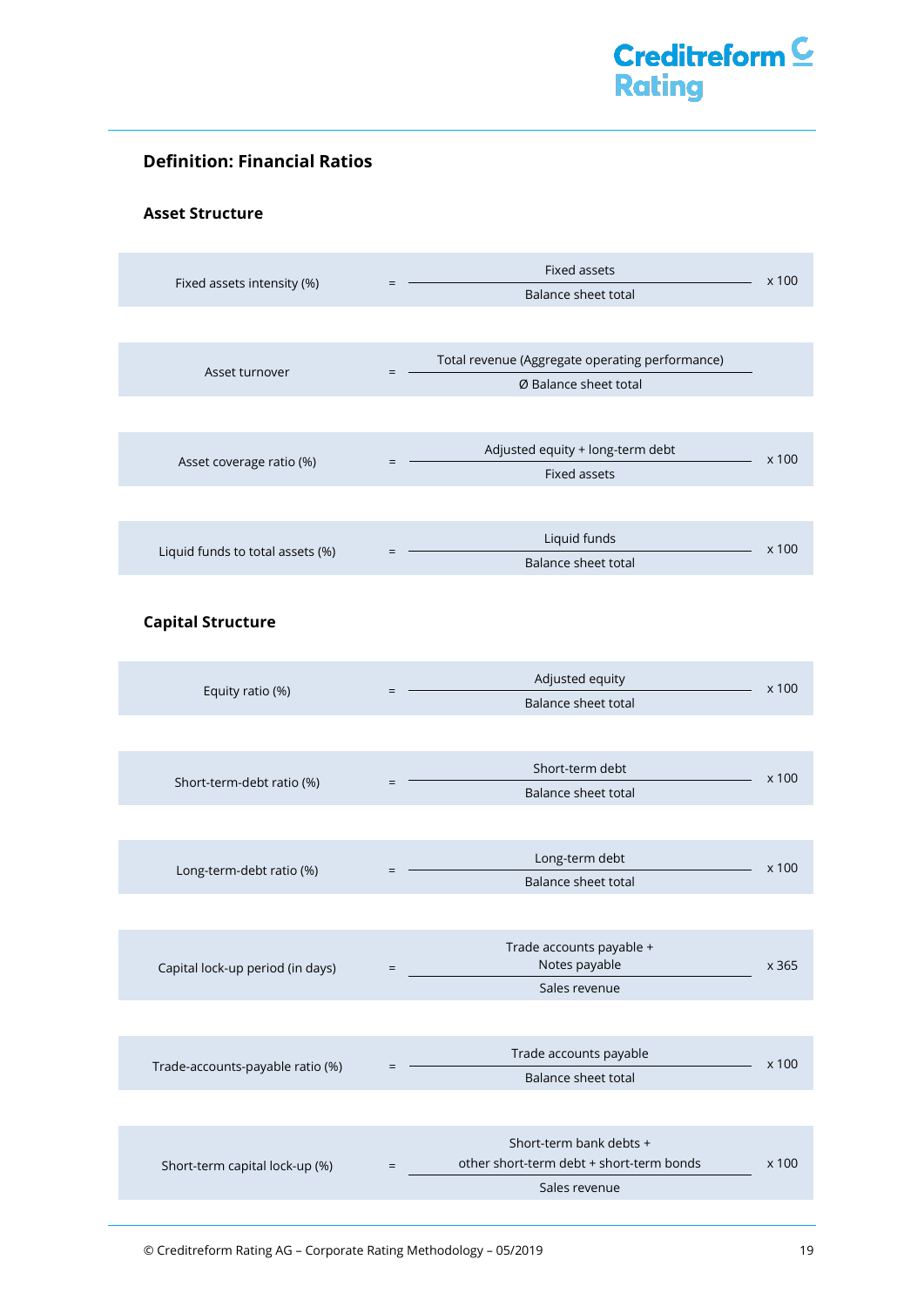| Gearing                                | Total debt - liquid funds<br>$=$<br>Adjusted equity                                                                                              |       |
|----------------------------------------|--------------------------------------------------------------------------------------------------------------------------------------------------|-------|
| <b>Financial Stability</b>             |                                                                                                                                                  |       |
| <b>EBIT</b>                            | Operating result<br>$\equiv$                                                                                                                     |       |
|                                        |                                                                                                                                                  |       |
| <b>EBITDA</b>                          | Operating result + depreciations incl. amortization of<br>$\equiv$<br>goodwill - appreciation                                                    |       |
|                                        |                                                                                                                                                  |       |
| EBITDA adj.                            | Operating result + depreciations incl. amortization of<br>goodwill - appreciation + non-operating expenses -<br>$\equiv$<br>non-operating income |       |
|                                        |                                                                                                                                                  |       |
| Liquid funds                           | Cash funds + securities (current assets)<br>$\equiv$                                                                                             |       |
|                                        |                                                                                                                                                  |       |
| Cash flow margin (%)                   | Cash flow<br>$=$<br>Total revenue (Aggregate operating performance)                                                                              | x 100 |
|                                        |                                                                                                                                                  |       |
| Cash flow ROI (%)                      | Cash flow<br>$=$                                                                                                                                 |       |
|                                        | Balance sheet total                                                                                                                              | x 100 |
|                                        |                                                                                                                                                  |       |
| Total debt / EBITDA adj.               | <b>Total debt</b>                                                                                                                                |       |
|                                        | EBITDA adj.                                                                                                                                      |       |
|                                        |                                                                                                                                                  |       |
| Net total debt / EBITDA adj.           | Total debt - liquid funds<br>EBITDA adj.                                                                                                         |       |
|                                        |                                                                                                                                                  |       |
| ROCE (%)                               | EBIT + non-operating expenses -<br>non-operating income<br>$\qquad \qquad =$                                                                     | x 100 |
|                                        | Adjusted equity + interest-bearing debt - liquid funds                                                                                           |       |
|                                        |                                                                                                                                                  |       |
| Total debt repayment period<br>(years) | Total debt<br>Cash flow from operating activities                                                                                                |       |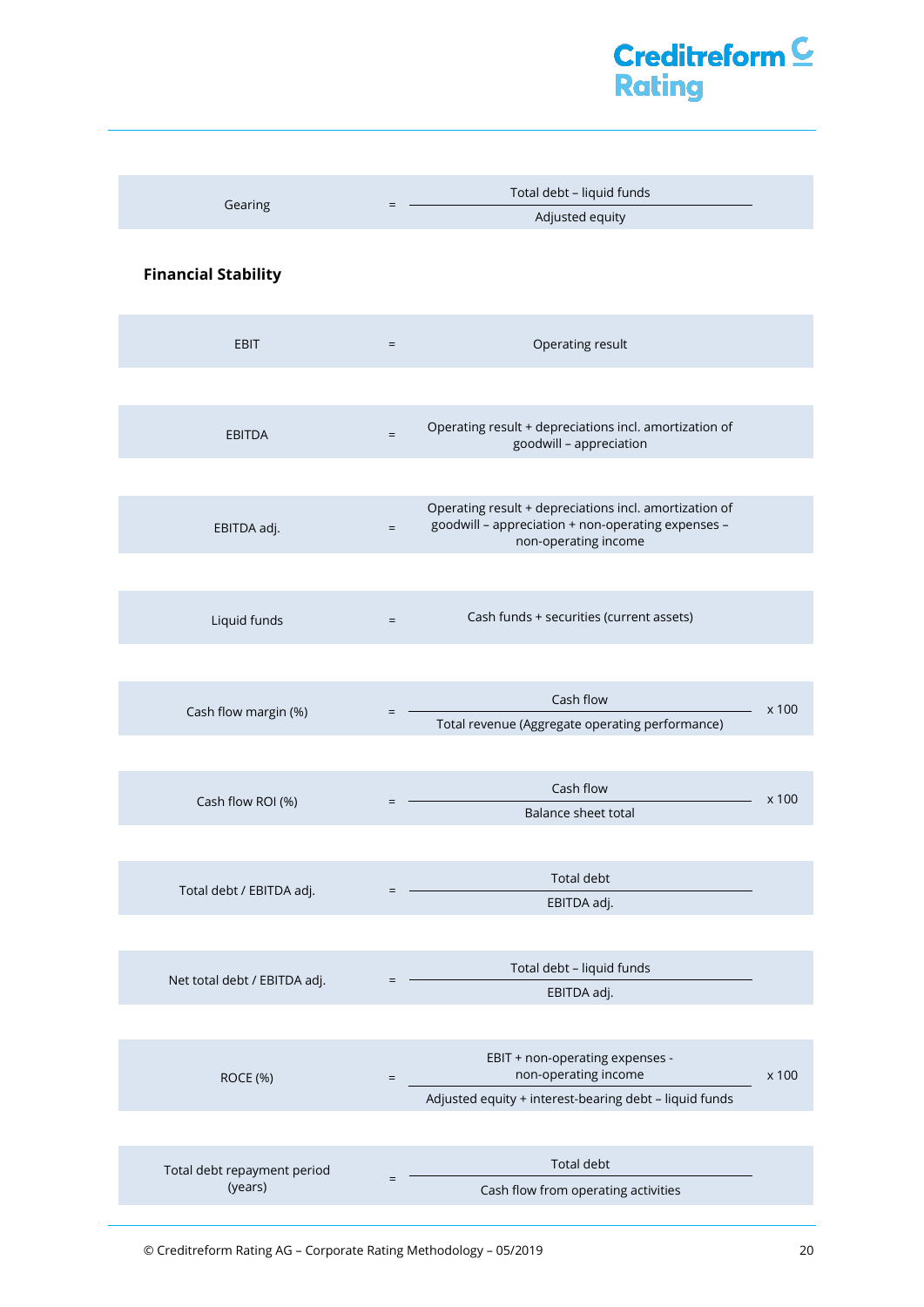### **Profitability**

| Gross profit margin (%)                          | Gross earnings<br>Sales revenue                                                                                                                                  | x 100 |
|--------------------------------------------------|------------------------------------------------------------------------------------------------------------------------------------------------------------------|-------|
|                                                  |                                                                                                                                                                  |       |
| EBIT interest coverage                           | <b>EBIT</b><br>Interest and similar expenses                                                                                                                     |       |
| EBITDA interest coverage                         | <b>EBITDA</b><br>Interest and similar expenses                                                                                                                   |       |
| Ratio of personnel costs to total costs (%)      | Personnel costs<br>Total revenue (Aggregate operating performance)                                                                                               | x 100 |
| Ratio of material costs to total costs (%)       | Material costs<br>Total revenue (Aggregate operating performance)                                                                                                | x 100 |
| Cost income ratio (%)                            | Depreciations incl. amortization of goodwill + personnel<br>costs+ material costs +<br>$=$<br>other operating expenses<br>Sales revenue + other operating income | x 100 |
| Ratio of interest expenses to total debt<br>(% ) | Interest and similar expenses -<br>discounting of pension accruals<br>$=$<br><b>Total debt</b>                                                                   | x 100 |
| Return on investment (%)                         | Annual net profit + interest result<br>Balance sheet total                                                                                                       | x 100 |
| Return on equity (%)                             | Annual net profit<br>Ø Adjusted equity                                                                                                                           | x 100 |
| Net profit margin (%)                            | Annual net profit<br>Total revenue (Aggregate operating performance)                                                                                             | x 100 |
| Interest burden (%)                              | Results from ordinary business activity<br>EBIT                                                                                                                  | x 100 |